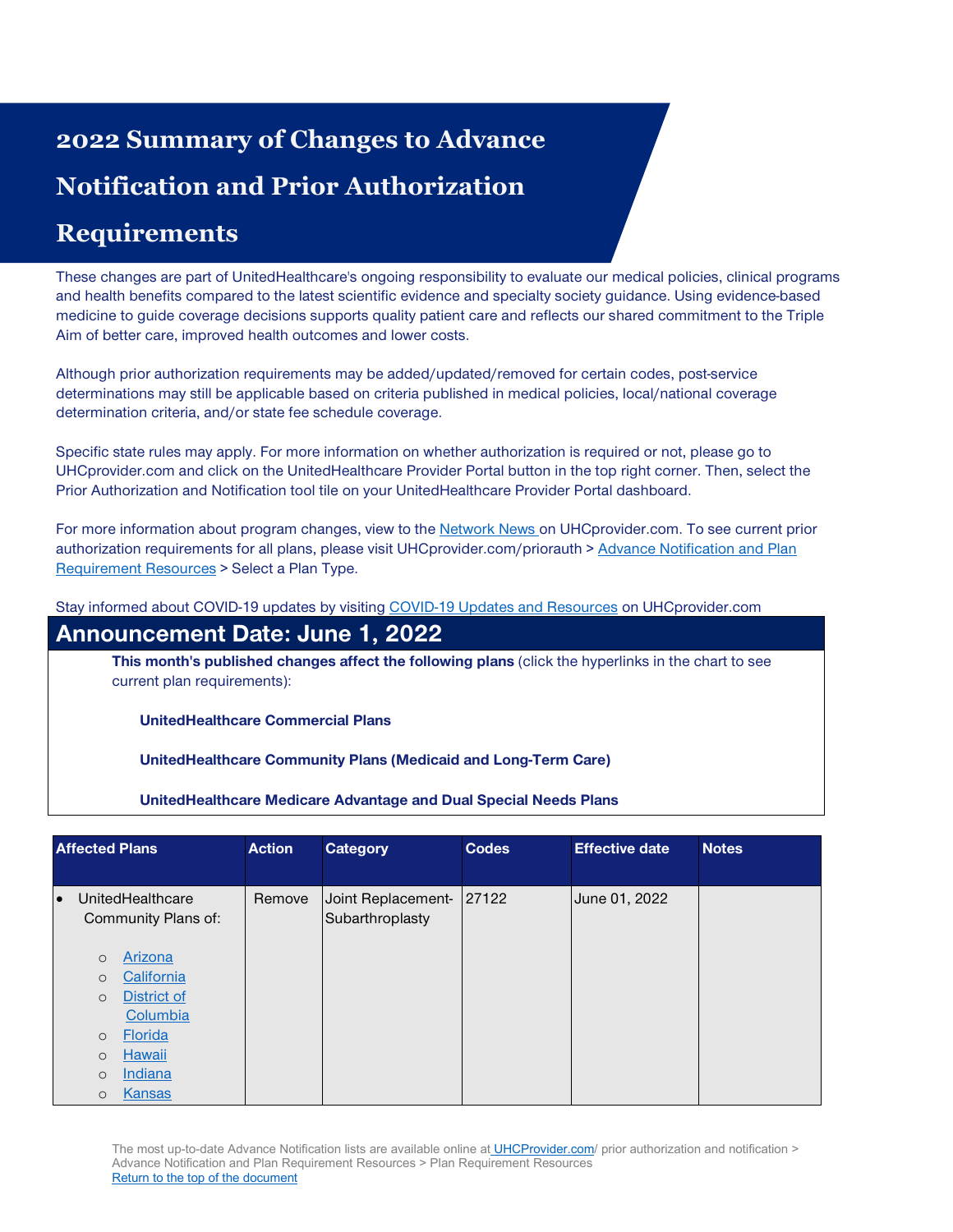| <b>Affected Plans</b>                    | <b>Action</b> | <b>Category</b>        | <b>Codes</b>                   | <b>Effective date</b> | <b>Notes</b> |
|------------------------------------------|---------------|------------------------|--------------------------------|-----------------------|--------------|
|                                          |               |                        |                                |                       |              |
| <b>Kentucky</b><br>$\circ$               |               |                        |                                |                       |              |
| Louisiana<br>$\circ$<br><b>Minnesota</b> |               |                        |                                |                       |              |
| $\circ$<br>Maryland<br>$\circ$           |               |                        |                                |                       |              |
| <b>Michigan</b><br>$\circ$               |               |                        |                                |                       |              |
| <b>Missouri</b><br>$\circ$               |               |                        |                                |                       |              |
| <b>Mississippi</b><br>$\circ$            |               |                        |                                |                       |              |
| <b>North Carolina</b><br>$\circ$         |               |                        |                                |                       |              |
| <b>Nebraska</b><br>$\circ$               |               |                        |                                |                       |              |
| <b>New Jersey</b><br>$\circ$             |               |                        |                                |                       |              |
| <b>New York</b><br>$\circ$               |               |                        |                                |                       |              |
| Ohio<br>$\circ$                          |               |                        |                                |                       |              |
| Oklahoma<br>$\circ$                      |               |                        |                                |                       |              |
| Pennsylvania<br>$\circ$                  |               |                        |                                |                       |              |
| <b>Rhode Island</b><br>$\circ$           |               |                        |                                |                       |              |
| <b>Tennessee</b><br>$\circ$              |               |                        |                                |                       |              |
| <b>Texas</b><br>$\circ$                  |               |                        |                                |                       |              |
| Virginia<br>$\circ$                      |               |                        |                                |                       |              |
| Washington<br>$\circ$                    |               |                        |                                |                       |              |
| <b>Wisconsin</b><br>$\circ$              |               |                        |                                |                       |              |
| UnitedHealthcare<br>$\bullet$            | Add           | <b>Genetic Testing</b> | 81277, 81522,                  | June 01, 2022         |              |
| Community Plan of:                       |               |                        | 0129U, 0171U,                  |                       |              |
|                                          |               |                        | 0173U, 0175U,                  |                       |              |
| o Pennsylvania                           |               |                        | 0179U, 0209U,                  |                       |              |
|                                          |               |                        | 0214U, 0215U,                  |                       |              |
|                                          |               |                        | 0216U, 0217U,<br>0237U, 0238U, |                       |              |
|                                          |               |                        | 0245U, 0250U,                  |                       |              |
|                                          |               |                        | 0262U, 0265U                   |                       |              |
| UnitedHealthcare<br>$\bullet$            | Add           | Radiology              | 0697T, 0698T,                  | June 01, 2022         |              |
| Community Plan of:                       |               |                        | 0710T, 0711T,                  |                       |              |
|                                          |               |                        | 0712T, 0713T                   |                       |              |
| o Arizona                                |               |                        |                                |                       |              |
| California<br>$\circ$                    |               |                        |                                |                       |              |
| <b>Kentucky</b><br>$\circ$               |               |                        |                                |                       |              |
| Maryland<br>$\circ$                      |               |                        |                                |                       |              |
| <b>Missouri</b><br>$\circ$               |               |                        |                                |                       |              |
| <b>Mississippi</b><br>$\circ$            |               |                        |                                |                       |              |
| <b>New Jersey</b><br>$\circ$             |               |                        |                                |                       |              |
| <b>New York</b><br>$\circ$               |               |                        |                                |                       |              |
| Ohio<br>$\circ$                          |               |                        |                                |                       |              |
| Pennsylvania<br>$\circ$                  |               |                        |                                |                       |              |
| <b>Rhode Island</b><br>$\circ$           |               |                        |                                |                       |              |
| <b>Tennessee</b><br>$\circ$              |               |                        |                                |                       |              |
| <b>Texas</b><br>$\circ$                  |               |                        |                                |                       |              |
| o Virginia                               |               |                        |                                |                       |              |
| o Washington                             |               |                        |                                |                       |              |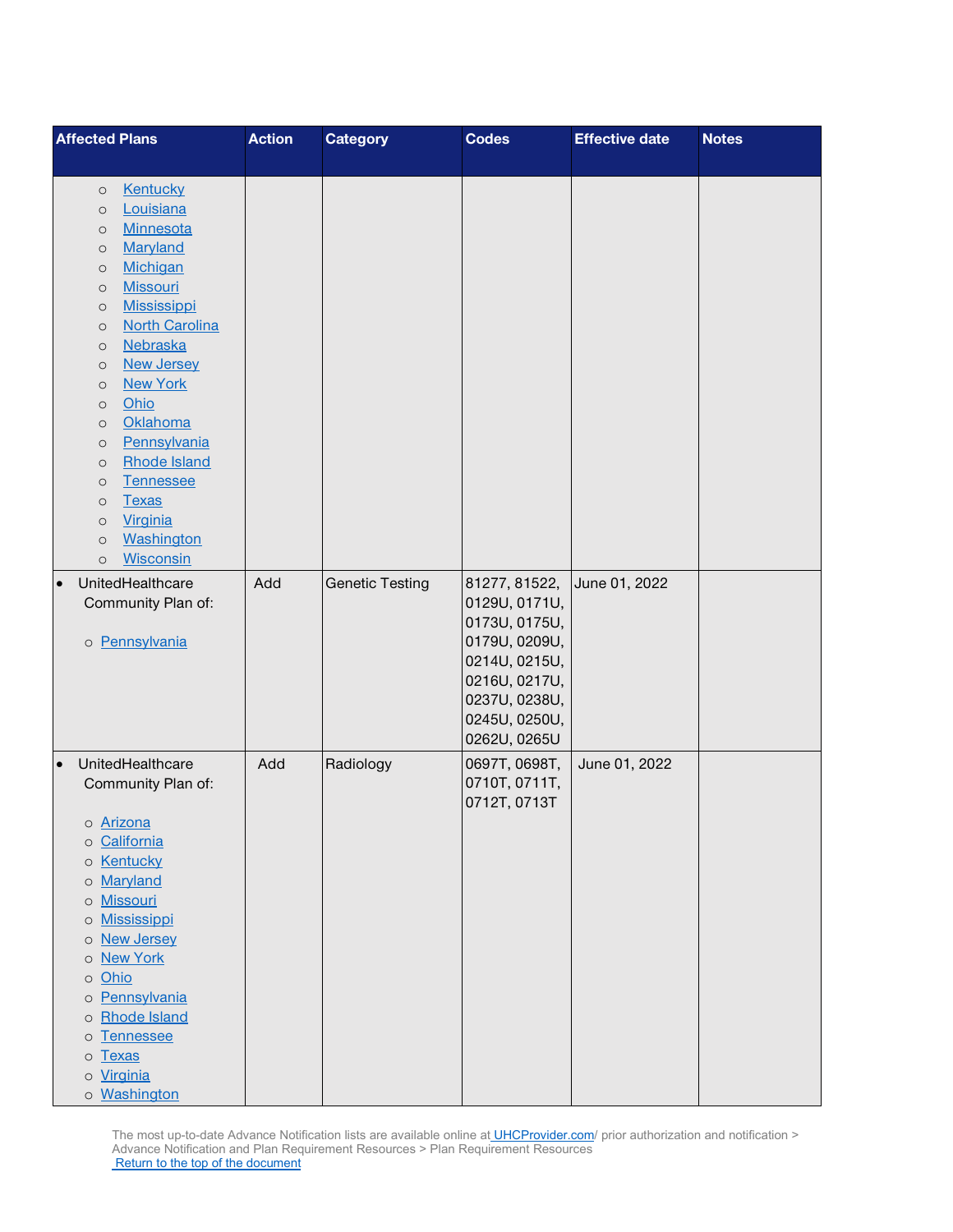| <b>Affected Plans</b>                                                                                                                                                                                                                                                                                          | <b>Action</b> | <b>Category</b>                                                                                                                              | <b>Codes</b>                                                                                                                       | <b>Effective date</b> | <b>Notes</b> |
|----------------------------------------------------------------------------------------------------------------------------------------------------------------------------------------------------------------------------------------------------------------------------------------------------------------|---------------|----------------------------------------------------------------------------------------------------------------------------------------------|------------------------------------------------------------------------------------------------------------------------------------|-----------------------|--------------|
| UnitedHealthcare<br>$\bullet$<br>Community Plan of:<br>o Arizona<br>o Kentucky<br>o Maryland<br><b>Missouri</b><br>$\circ$<br>Mississippi<br>$\circ$<br>o New Jersey<br>o New York<br>o Pennsylvania<br>o Rhode Island<br><b>Tennessee</b><br>$\circ$<br><b>Texas</b><br>$\circ$<br>o Virginia<br>o Washington | Add           | Cardiology                                                                                                                                   | 93319                                                                                                                              | June 01, 2022         |              |
| UnitedHealthcare<br>$\bullet$<br>Community Plan of:<br>o Nebraska                                                                                                                                                                                                                                              | Add           | <b>Outpatient Therapy</b>                                                                                                                    | 92507<br>92608<br>92<br>97<br>97014<br>97024<br>97<br>97033<br>97<br>97039<br>97<br>97116<br>97<br>97150<br>97<br>97<br>97761      | 92 June 01, 2022      |              |
| UnitedHealthcare<br>$\bullet$<br>Community Plan of:<br>o Minnesota                                                                                                                                                                                                                                             | Add           | Cognitive<br>Rehabilitation                                                                                                                  | H2012                                                                                                                              | June 01, 2022         |              |
| UnitedHealthcare<br>$\bullet$<br>Community Plan of:<br>o North Carolina                                                                                                                                                                                                                                        | Remove        | Home Health Care                                                                                                                             | T1002, T1003                                                                                                                       | June 01,2022          |              |
| UnitedHealthcare<br>$\bullet$<br><b>Medicare Advantage</b>                                                                                                                                                                                                                                                     | Add           | New category<br>Radiation therapy<br>and 5<br>subcategories -<br>IGRT, PBT, Special<br>Associated<br>Services, Standard<br>radiation therapy | Y90 - 77014,<br>G6001, G6002,<br>G6017,77520,<br>77522, 77523,<br>77525, 77331,<br>77370, 77399,<br>77470, 77401,<br>G6003, G6004, | June 01, 2022         |              |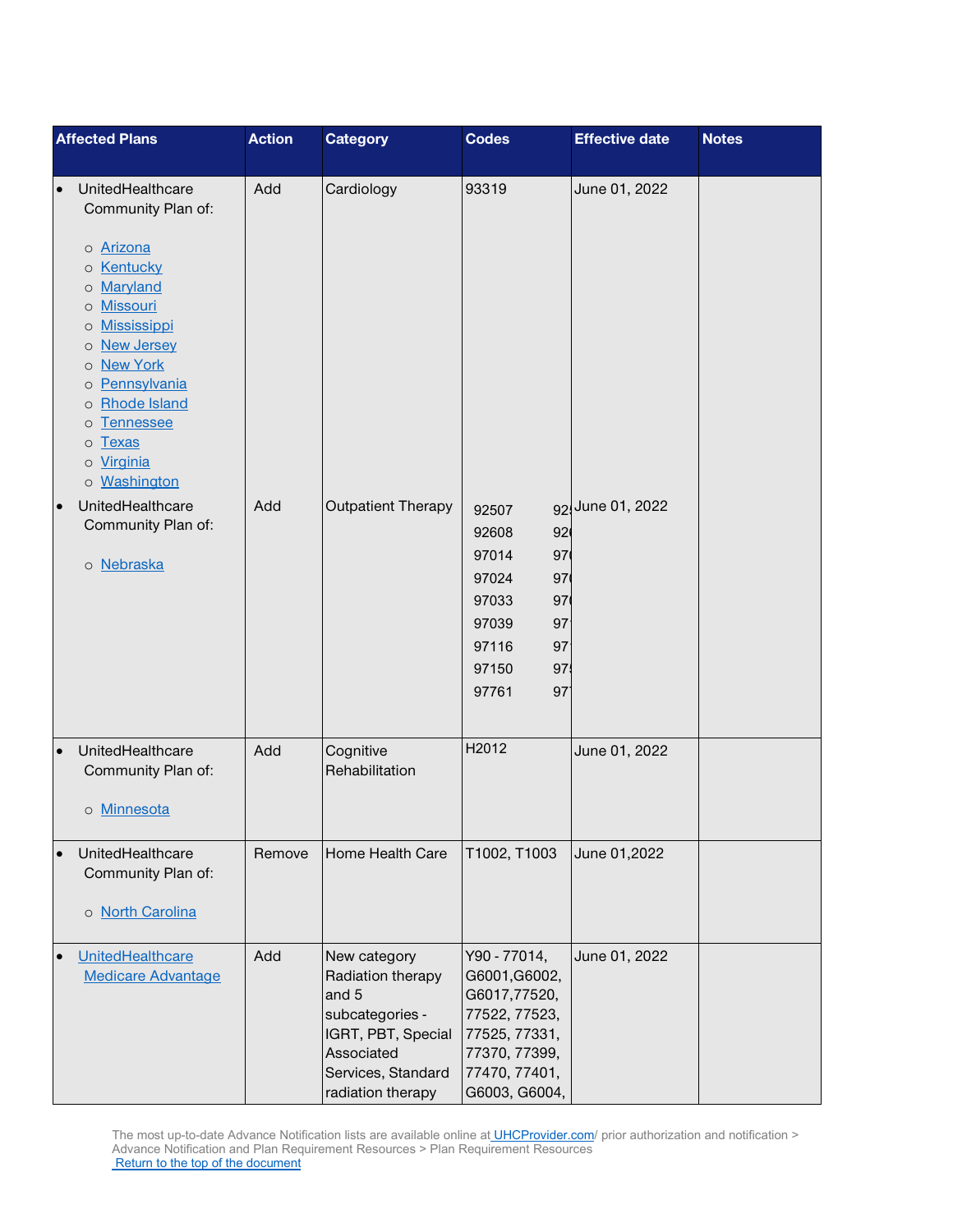| <b>Affected Plans</b>                                                                                        | <b>Action</b> | <b>Category</b>                                                                                                        | <b>Codes</b>                                                                               | <b>Effective date</b>                     | <b>Notes</b>                                                             |
|--------------------------------------------------------------------------------------------------------------|---------------|------------------------------------------------------------------------------------------------------------------------|--------------------------------------------------------------------------------------------|-------------------------------------------|--------------------------------------------------------------------------|
|                                                                                                              |               |                                                                                                                        | G6005, G6006,<br>G6007, G6008,<br>G6009, G6010,<br>G6011, G6012,<br>G6013, G6014,<br>79445 |                                           |                                                                          |
| <b>UnitedHealthcare</b><br><b>Community Plans of:</b>                                                        | Add           | <b>Prostate</b><br><b>Procedures</b>                                                                                   | 52441, 52442                                                                               | June 1, 2022                              |                                                                          |
| olndiana                                                                                                     | <b>Update</b> | <b>Prostate</b><br><b>Procedures</b><br>(recategorized<br>from Experimental<br>& investigational<br>eff. June 1, 2022) | 55866                                                                                      | Currently requires<br>prior authorization |                                                                          |
| <b>UnitedHealthcare</b><br>$\bullet$<br><b>Community Plans of:</b><br>oLousianna                             | Add           | <b>Prostate</b><br><b>Procedures</b>                                                                                   | 37243, 52441,<br>52442, 53850,<br>55873, 55874                                             | June 1, 2022                              |                                                                          |
|                                                                                                              | <b>Update</b> | <b>Prostate</b><br><b>Procedures</b><br>(recategorized<br>from Experimental<br>& investigational<br>eff. June 1, 2022) | 55866                                                                                      | Currently requires<br>prior authorization |                                                                          |
|                                                                                                              | Add           | <b>Spine Surgery</b>                                                                                                   | 22510, 22511,<br>22512, 22513,<br>22514, 22515                                             | June 1, 2022                              |                                                                          |
|                                                                                                              |               | Cardiovascular                                                                                                         | 93580                                                                                      | June 1, 2022                              | Will require prior<br>authorization for<br>members 18<br>years and older |
| <b>UnitedHealthcare</b><br>$\bullet$<br><b>Community Plans of:</b><br>o Nebraska                             | <b>Add</b>    | <b>Cosmetic &amp;</b><br>Reconstructive                                                                                | 15878, 15879                                                                               | June 1, 2022                              |                                                                          |
| <b>UnitedHealthcare</b><br>$\bullet$<br><b>Medicare Advantage</b><br>and Dual Special<br><b>Needs Plans</b>  | Remove        | <b>Radiation Therapy</b>                                                                                               | G0173, G0251                                                                               | June 7, 2022                              |                                                                          |
| <b>Exchange Plans of:</b><br>Alabama<br>$\bullet$<br>Arizona<br><b>Florida</b><br>Georgia<br><b>Illinois</b> | Remove        | Chemotherapy<br><b>Radiation Therapy</b>                                                                               | 32701, 61796,<br>61798, 61799,<br>61800, 63620,<br>77301, 77432,<br>77435                  | April 1, 2022                             |                                                                          |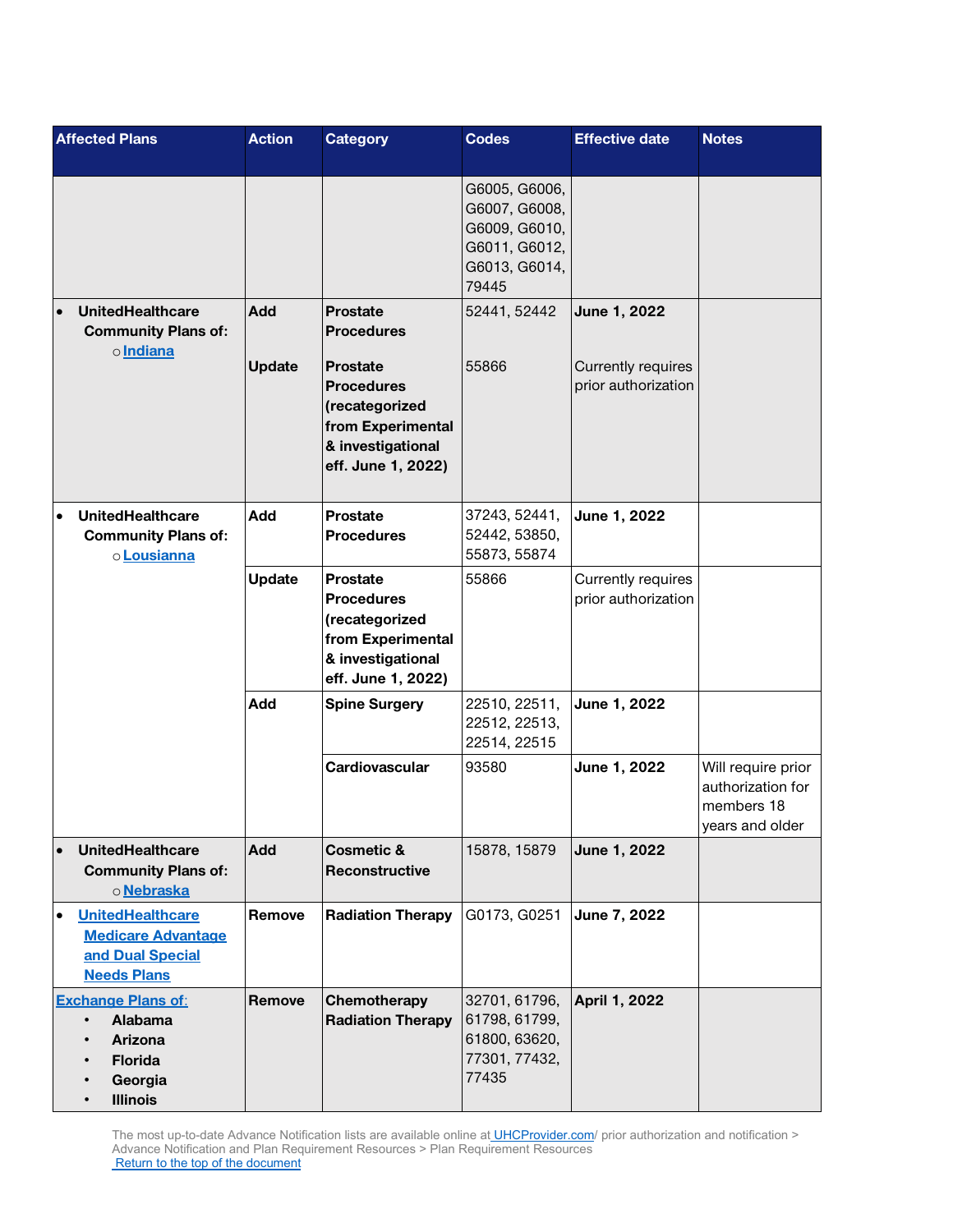|                                     | <b>Affected Plans</b>                                                                                                                                                          | <b>Action</b> | <b>Category</b>                                | <b>Codes</b>                                                                                       | <b>Effective date</b> | <b>Notes</b>                                                                                                                                                                                                                                                                                                                                                                                        |
|-------------------------------------|--------------------------------------------------------------------------------------------------------------------------------------------------------------------------------|---------------|------------------------------------------------|----------------------------------------------------------------------------------------------------|-----------------------|-----------------------------------------------------------------------------------------------------------------------------------------------------------------------------------------------------------------------------------------------------------------------------------------------------------------------------------------------------------------------------------------------------|
|                                     | Louisiana<br>$\bullet$<br><b>Maryland</b><br><b>Michigan</b><br><b>North Carolina</b><br><b>Oklahoma</b><br><b>Tennessee</b><br><b>Texas</b><br>Virginia<br>Washington         |               |                                                |                                                                                                    |                       |                                                                                                                                                                                                                                                                                                                                                                                                     |
| $\bullet$<br>$\bullet$<br>$\bullet$ | <b>UnitedHealthcare</b><br><b>Community Plans</b><br><b>(Medicaid and Long-</b><br><b>Term Care)</b><br><b>Exchanges</b><br><b>UnitedHealthcare</b><br><b>Commercial Plans</b> | Add           | Injectable<br><b>Medications</b>               | C9090, J0219,<br>J0491                                                                             | April 1, 2022         | <b>CMS</b><br>replacement<br>codes for<br>Nexviazyme™,<br>Ryplazim®,<br>Saphnelo™<br><b>Massachusetts</b><br>OneCare,<br><b>Massachusetts</b><br><b>Senior Care</b><br>Options,<br><b>UnitedHealthcar</b><br>e Connected for<br>MyCare Ohio,<br><b>UnitedHealthcar</b><br>e Connected TX<br>and<br>Washington<br><b>Medicaid are</b><br>excluded from<br>this prior<br>authorization<br>requirement |
| $\bullet$                           | <b>UnitedHealthcare</b><br><b>Community Plans of:</b><br>o Texas                                                                                                               | Remove        | <b>Outpatient</b><br><b>Therapy</b>            | S9512                                                                                              | April 1, 2022         |                                                                                                                                                                                                                                                                                                                                                                                                     |
| $\bullet$                           | <b>UnitedHealthcare</b><br><b>Community Plans of:</b><br>o Michigan                                                                                                            | Add           | <b>Genetic and</b><br><b>Molecular Testing</b> | 81168, 81175,<br>81176, 81191,<br>81192, 81193,<br>81194, 81230,<br>81231, 81232,<br>81238, 81252, | May 1, 2022           |                                                                                                                                                                                                                                                                                                                                                                                                     |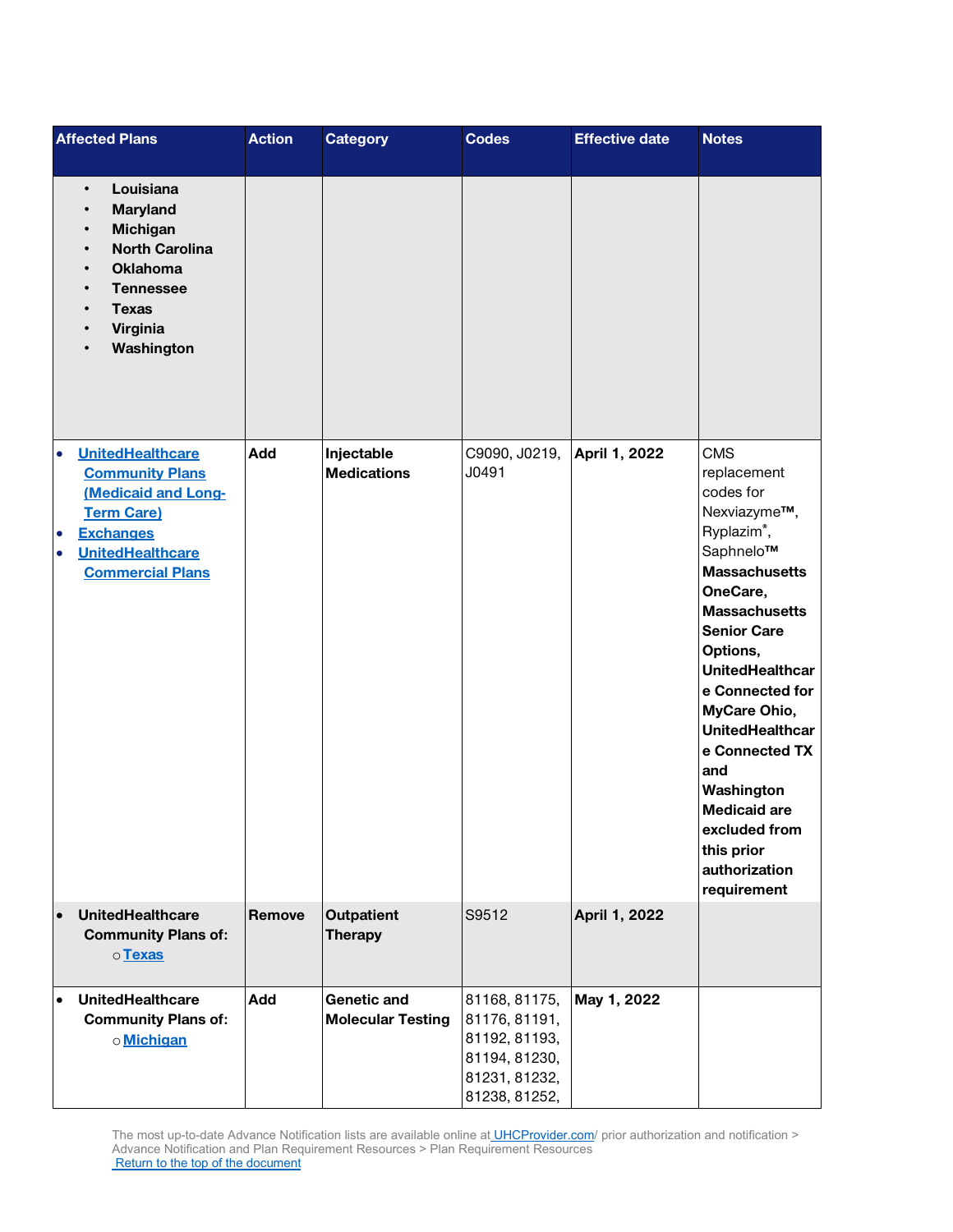| <b>Affected Plans</b>                                                                                                                                                                                                                                                                                                                                                                                                                                                                                                                                              | <b>Action</b> | <b>Category</b> | <b>Codes</b>                                                                                                                                                                                                                                                                                                            | <b>Effective date</b> | <b>Notes</b>                                                                                        |
|--------------------------------------------------------------------------------------------------------------------------------------------------------------------------------------------------------------------------------------------------------------------------------------------------------------------------------------------------------------------------------------------------------------------------------------------------------------------------------------------------------------------------------------------------------------------|---------------|-----------------|-------------------------------------------------------------------------------------------------------------------------------------------------------------------------------------------------------------------------------------------------------------------------------------------------------------------------|-----------------------|-----------------------------------------------------------------------------------------------------|
|                                                                                                                                                                                                                                                                                                                                                                                                                                                                                                                                                                    |               |                 | 81253, 81254,<br>81258, 81259,<br>81260, 81269,<br>81276, 81277,<br>81278, 81279,<br>81291, 81307,<br>81309, 81312,<br>81338, 81339,<br>81346, 81347,<br>81348, 81351,<br>81352, 81353,<br>81357, 81360,<br>81361, 81362,<br>81363, 81364,<br>81415, 81416,<br>81417, 81419,<br>81507, 81520,<br>81521, 81522,<br>81546 |                       |                                                                                                     |
| <b>UnitedHealthcare</b><br>$\bullet$<br><b>Commercial Plans</b><br><b>UnitedHealthcare</b><br>$\bullet$<br><b>Medicare Advantage</b><br>and Dual Special<br><b>Needs Plans</b><br><b>Exchanges</b><br>$\bullet$<br><b>UnitedHealthCare</b><br>$\bullet$<br><b>Community Plans of:</b><br>o Arizona<br>o California<br>o Florida<br>o Kentucky<br>o Louisianna<br>o Maryland<br>o Michigan<br>o <b>Mississippi</b><br>o Nebraska<br>o New Jersey<br>o New York<br>o Ohio<br>o Pennsylvania<br>oRhode Island<br>oTennessee<br>o Texas<br>o Washington<br>o Wisconsin | Add           | Chemotherapy    | J1952, J9021,<br>J9061, J9272,<br>Q2055                                                                                                                                                                                                                                                                                 | April 1, 2022         | Prior<br>authorization is<br>required for<br>Chemotherapy<br>codes with an<br>oncology<br>diagnosis |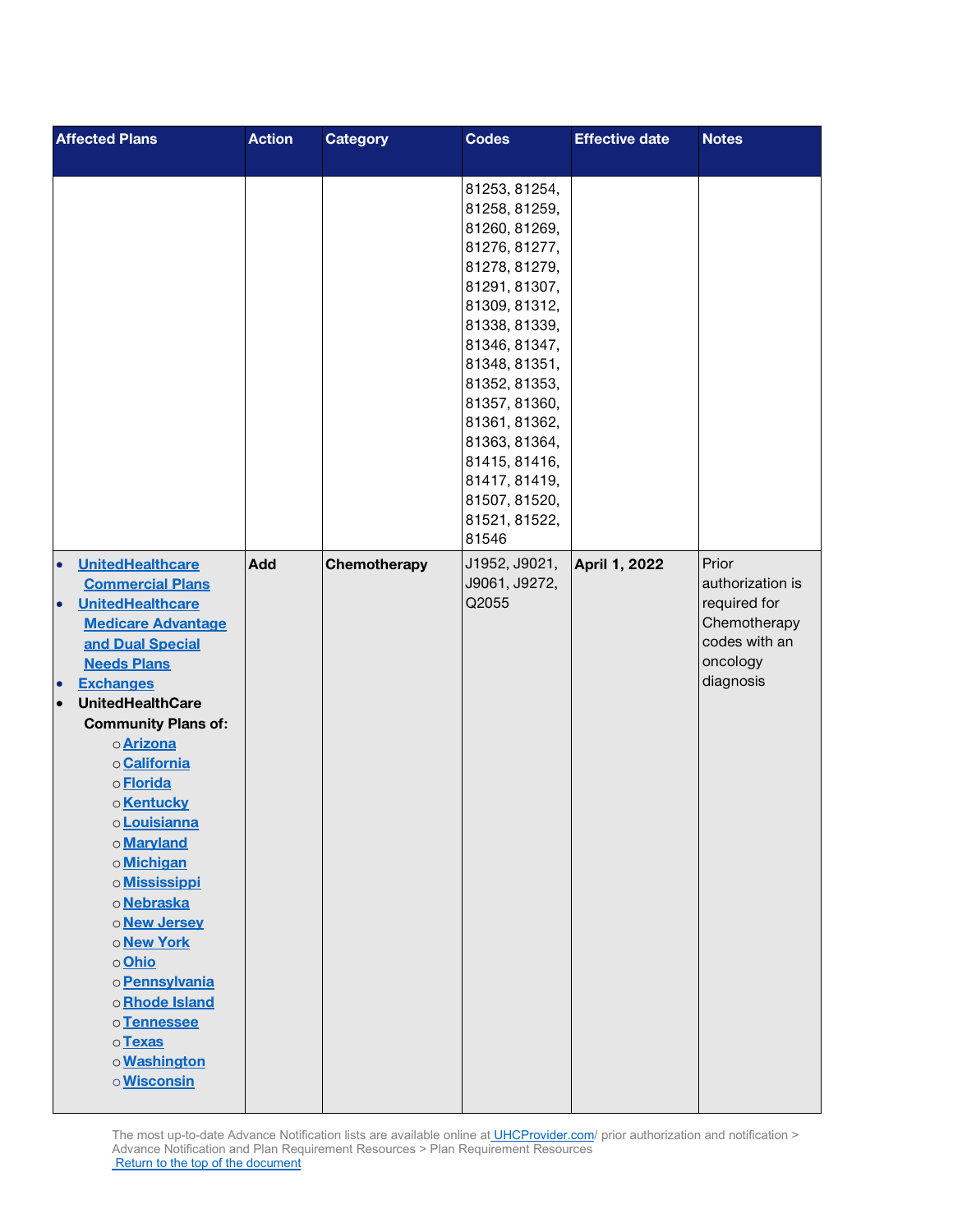| <b>Affected Plans</b>                | <b>Action</b> | <b>Category</b>          | <b>Codes</b>  | <b>Effective date</b> | <b>Notes</b> |
|--------------------------------------|---------------|--------------------------|---------------|-----------------------|--------------|
|                                      |               |                          |               |                       |              |
| <b>UnitedHealthcare</b><br>$\bullet$ | Add           | Genetic and              | 81168, 81191, | May 1, 2022           |              |
| <b>Community Plans of:</b>           |               | <b>Molecular Testing</b> | 81192, 81193, |                       |              |
| o Kansas                             |               |                          | 81194, 81277, |                       |              |
|                                      |               |                          | 81278, 81279, |                       |              |
|                                      |               |                          | 81338, 81339, |                       |              |
|                                      |               |                          | 81344, 81347, |                       |              |
|                                      |               |                          | 81348, 81351, |                       |              |
|                                      |               |                          | 81352, 81353, |                       |              |
|                                      |               |                          | 81357, 81360, |                       |              |
|                                      |               |                          | 81419, 81443, |                       |              |
|                                      |               |                          | 81554         |                       |              |
| <b>UnitedHealthcare</b><br>$\bullet$ | <b>Add</b>    | <b>Genetic and</b>       | 81168, 81191, | May 1, 2022           |              |
| <b>Community Plans of:</b>           |               | <b>Molecular Testing</b> | 81192, 81193, |                       |              |
| o Kentucky                           |               |                          | 81194, 81277, |                       |              |
|                                      |               |                          | 81278, 81279, |                       |              |
|                                      |               |                          | 81338, 81339, |                       |              |
|                                      |               |                          | 81347, 81348, |                       |              |
|                                      |               |                          | 81349, 81351, |                       |              |
|                                      |               |                          | 81352, 81353, |                       |              |
|                                      |               |                          | 81357, 81360, |                       |              |
|                                      |               |                          | 81419, 81443, |                       |              |
|                                      |               |                          | 81479, 81523, |                       |              |
|                                      |               |                          | 81554, 81599, |                       |              |
|                                      |               |                          | 0168U, 0169U, |                       |              |
|                                      |               |                          | 0170U, 0171U, |                       |              |
|                                      |               |                          | 0172U, 0173U, |                       |              |
|                                      |               |                          | 0175U, 0177U, |                       |              |
|                                      |               |                          | 0179U, 0180U, |                       |              |
|                                      |               |                          | 0181U, 0182U, |                       |              |
|                                      |               |                          | 0183U, 0184U, |                       |              |
|                                      |               |                          | 0185U, 0186U, |                       |              |
|                                      |               |                          | 0187U, 0188U, |                       |              |
|                                      |               |                          | 0189U, 0190U, |                       |              |
|                                      |               |                          | 0191U, 0192U, |                       |              |
|                                      |               |                          | 0193U, 0194U, |                       |              |
|                                      |               |                          | 0195U, 0196U, |                       |              |
|                                      |               |                          | 0197U, 0198U, |                       |              |
|                                      |               |                          | 0199U, 0200U, |                       |              |
|                                      |               |                          | 0201U, 0203U, |                       |              |
|                                      |               |                          | 0205U, 0209U, |                       |              |
|                                      |               |                          | 0214U, 0215U, |                       |              |
|                                      |               |                          | 0216U, 0217U, |                       |              |
|                                      |               |                          | 0218U, 0221U, |                       |              |
|                                      |               |                          | 0222U, 0229U, |                       |              |
|                                      |               |                          | 0230U, 0231U, |                       |              |
|                                      |               |                          | 0232U, 0234U, |                       |              |
|                                      |               |                          | 0235U, 0236U, |                       |              |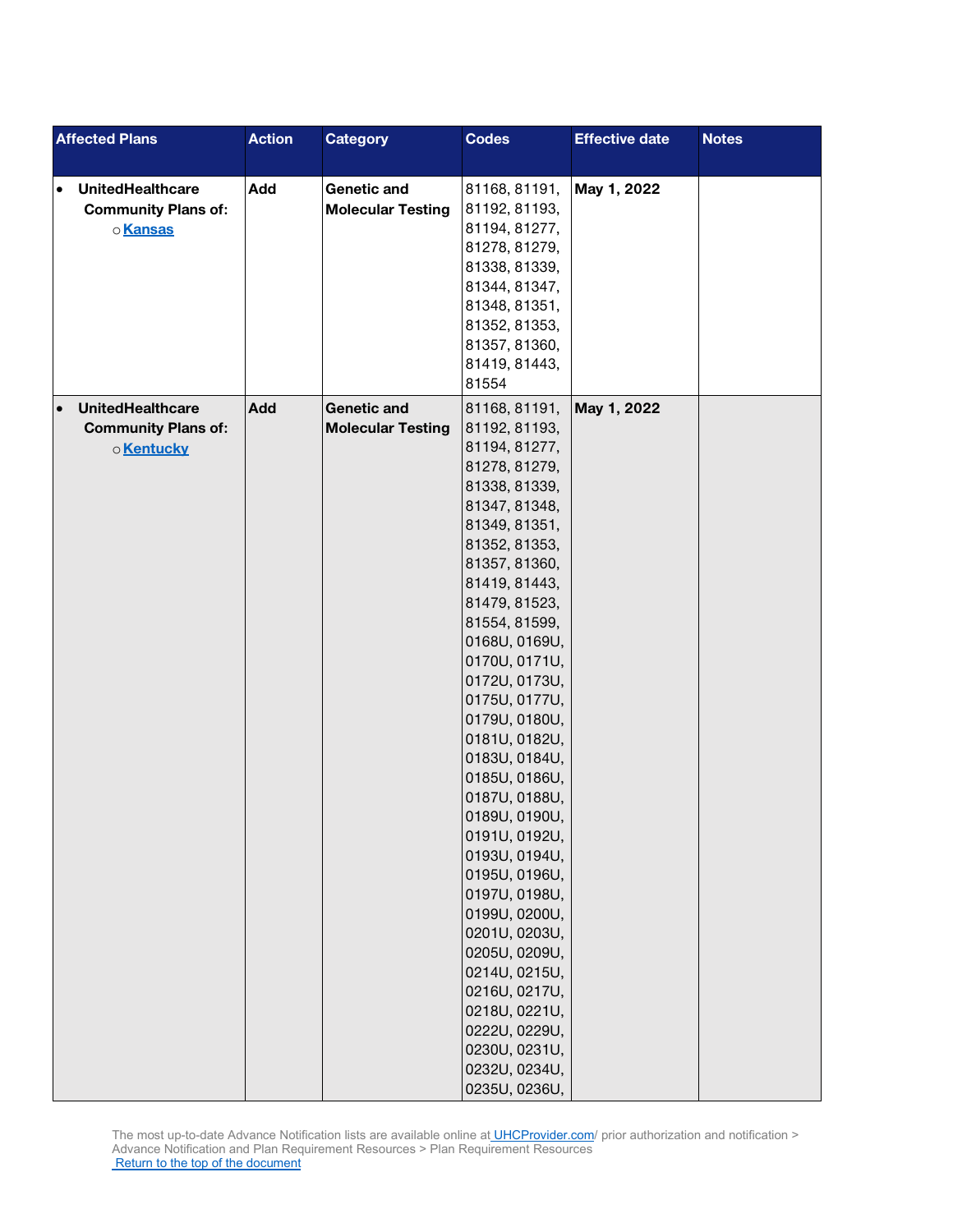| <b>Affected Plans</b>                | <b>Action</b> | <b>Category</b>          | <b>Codes</b>                   | <b>Effective date</b> | <b>Notes</b> |
|--------------------------------------|---------------|--------------------------|--------------------------------|-----------------------|--------------|
|                                      |               |                          |                                |                       |              |
|                                      |               |                          | 0237U, 0238U,                  |                       |              |
|                                      |               |                          | 0245U, 0246U,                  |                       |              |
|                                      |               |                          | 0250U, 0252U,                  |                       |              |
|                                      |               |                          | 0253U, 0254U,                  |                       |              |
|                                      |               |                          | 0258U, 0260U,                  |                       |              |
|                                      |               |                          | 0262U, 0264U,                  |                       |              |
|                                      |               |                          | 0265U, 0266U,                  |                       |              |
|                                      |               |                          | 0267U, 0268U,                  |                       |              |
|                                      |               |                          | 0269U, 0270U,                  |                       |              |
|                                      |               |                          | 0271U, 0272U,                  |                       |              |
|                                      |               |                          | 0273U, 0274U,                  |                       |              |
|                                      |               |                          | 0276U, 0277U,                  |                       |              |
|                                      |               |                          | 0278U, 0282U,                  |                       |              |
|                                      |               |                          | 0285U, 0286U,                  |                       |              |
|                                      |               |                          | 0287U, 0288U,                  |                       |              |
|                                      |               |                          | 0289U, 0290U,                  |                       |              |
|                                      |               |                          | 0291U, 0292U,                  |                       |              |
|                                      |               |                          | 0293U, 0294U,<br>0296U, 0297U, |                       |              |
|                                      |               |                          |                                |                       |              |
|                                      |               |                          | 0298U, 0299U,                  |                       |              |
|                                      |               |                          | 0300U, S3870                   |                       |              |
| <b>UnitedHealthcare</b><br>$\bullet$ | Add           | <b>Genetic and</b>       | 81168, 81175,                  | May 1, 2022           |              |
| <b>Community Plans of:</b>           |               | <b>Molecular Testing</b> | 81176, 81191,                  |                       |              |
| o Missouri                           |               |                          | 81192, 81193,                  |                       |              |
|                                      |               |                          | 81194, 81230,                  |                       |              |
|                                      |               |                          | 81231, 81232,                  |                       |              |
|                                      |               |                          | 81238, 81247,                  |                       |              |
|                                      |               |                          | 81248, 81249,                  |                       |              |
|                                      |               |                          | 81258, 81259,                  |                       |              |
|                                      |               |                          | 81269, 81277,                  |                       |              |
|                                      |               |                          | 81278, 81279,                  |                       |              |
|                                      |               |                          | 81283, 81307,                  |                       |              |
|                                      |               |                          | 81309, 81327,                  |                       |              |
|                                      |               |                          | 81328, 81334,                  |                       |              |
|                                      |               |                          | 81335, 81338,                  |                       |              |
|                                      |               |                          | 81339, 81346,                  |                       |              |
|                                      |               |                          | 81351, 81353,                  |                       |              |
|                                      |               |                          | 81361, 81362,                  |                       |              |
|                                      |               |                          | 81363, 81364,                  |                       |              |
|                                      |               |                          | 81432, 81433,                  |                       |              |
|                                      |               |                          | 81448, 81470,<br>81471, 81520, |                       |              |
|                                      |               |                          | 81521, 81522,                  |                       |              |
|                                      |               |                          | 81554, 0001U,                  |                       |              |
|                                      |               |                          | 0004M,                         |                       |              |
|                                      |               |                          |                                |                       |              |
|                                      |               |                          |                                |                       |              |
|                                      |               |                          | 0006M,<br>0007M, 0012U,        |                       |              |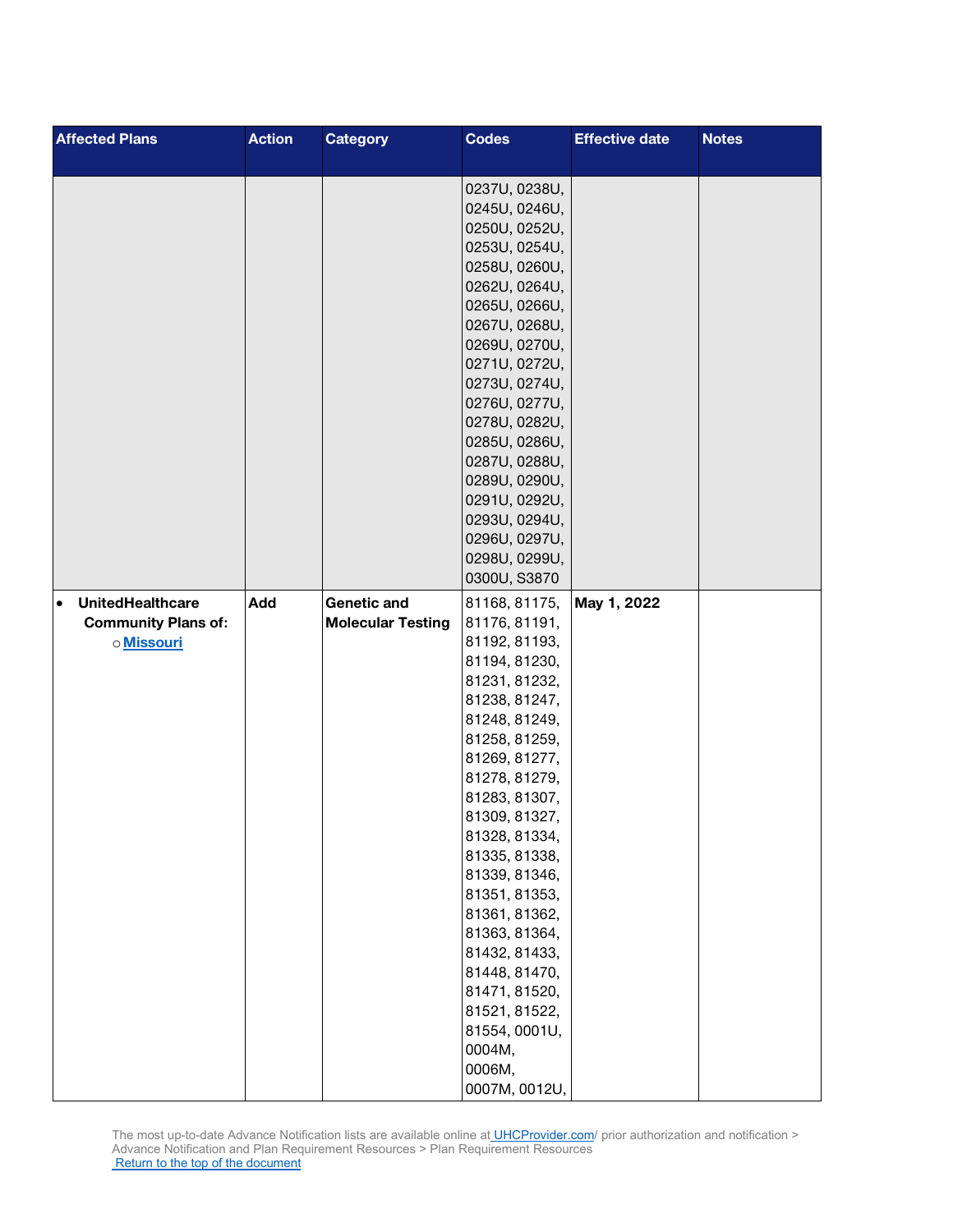| <b>Affected Plans</b>                                                              | <b>Action</b> | <b>Category</b>                                | <b>Codes</b>                                                                                                                                                                                                                                                                                                                                                                                                                                                                                              | <b>Effective date</b> | <b>Notes</b> |
|------------------------------------------------------------------------------------|---------------|------------------------------------------------|-----------------------------------------------------------------------------------------------------------------------------------------------------------------------------------------------------------------------------------------------------------------------------------------------------------------------------------------------------------------------------------------------------------------------------------------------------------------------------------------------------------|-----------------------|--------------|
|                                                                                    |               |                                                | 0013U, 0014U,<br>0016U, 0017U,<br>0018U, 0022U,<br>0023U, 0026U,<br>0027U, 0030U,<br>0031U, 0032U,<br>0033U, 0034U,<br>0040U, 0055U,<br>0060U, 0070U<br>,0071U,<br>0072U, 0073U,<br>0074U, 0075U,<br>0076U, 0084U                                                                                                                                                                                                                                                                                         |                       |              |
| <b>UnitedHealthcare</b><br>$\bullet$<br><b>Community Plans of:</b><br>o Florida    | <b>Add</b>    | <b>Genetic and</b><br><b>Molecular Testing</b> | 81307, 81309,<br>81522                                                                                                                                                                                                                                                                                                                                                                                                                                                                                    | May 1, 2022           |              |
| <b>UnitedHealthcare</b><br>$\bullet$<br><b>Community Plans of:</b><br>o California | Add           | <b>Genetic and</b><br><b>Molecular Testing</b> | 81168, 81175,<br>81176, 81191,<br>81192, 81193,<br>81194, 81222,<br>81223, 81224,<br>81238, 81258,<br>81259, 81269,<br>81277, 81278,<br>81279, 81283,<br>81309, 81334,<br>81335, 81338,<br>81339, 81340,<br>81341, 81342,<br>81347, 81348,<br>81351, 81352,<br>81353, 81357,<br>81360, 81361,<br>81362, 81363,<br>81364, 81419,<br>81434, 81445,<br>81448, 81520,<br>81521, 0001U,<br>0016U, 0017U,<br>0018U, 0022U,<br>0023U, 0026U,<br>0027U, 0034U,<br>0040U, 0046U,<br>0049U, 0084U,<br>0087U, 0088U, | May 1, 2022           |              |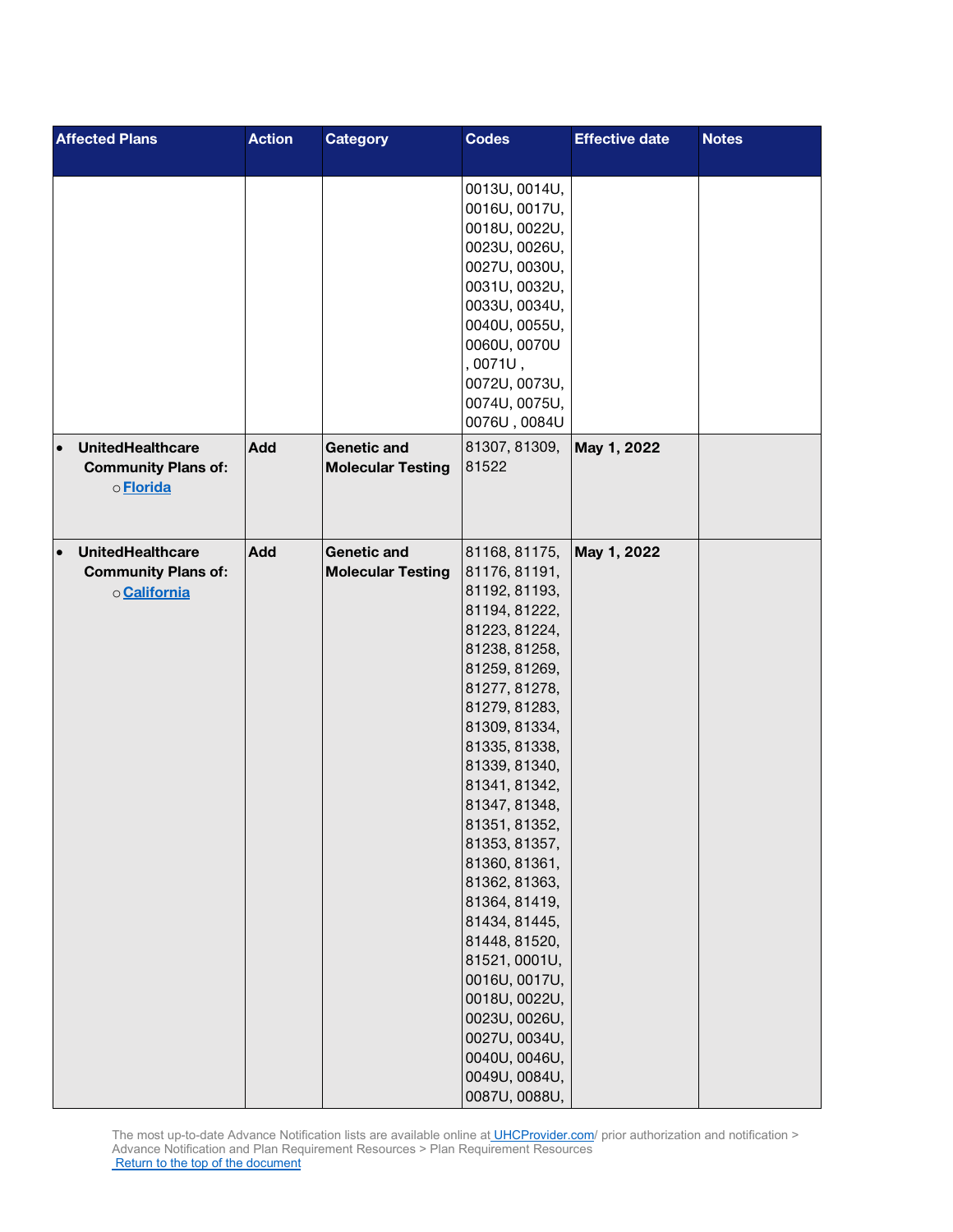| <b>Affected Plans</b>                | <b>Action</b> | <b>Category</b>          | <b>Codes</b>                   | <b>Effective date</b> | <b>Notes</b> |
|--------------------------------------|---------------|--------------------------|--------------------------------|-----------------------|--------------|
|                                      |               |                          |                                |                       |              |
|                                      |               |                          | 0097U, 0154U,                  |                       |              |
|                                      |               |                          | 0155U, 0157U,<br>0158U, 0159U, |                       |              |
|                                      |               |                          | 0160U, 0161U,                  |                       |              |
|                                      |               |                          | 0169U, 0171U,                  |                       |              |
|                                      |               |                          | 0172U, 0177U,                  |                       |              |
|                                      |               |                          | 0180U, 0181U,                  |                       |              |
|                                      |               |                          | 0182U, 0183U,                  |                       |              |
|                                      |               |                          | 0184U, 0185U,                  |                       |              |
|                                      |               |                          | 0186U, 0187U,                  |                       |              |
|                                      |               |                          | 0188U, 0189U,                  |                       |              |
|                                      |               |                          | 0190U, 0191U,                  |                       |              |
|                                      |               |                          | 0192U, 0193U,                  |                       |              |
|                                      |               |                          | 0194U, 0195U,                  |                       |              |
|                                      |               |                          | 0196U, 0197U,                  |                       |              |
|                                      |               |                          | 0198U, 0199U,<br>0200U, 0216U, |                       |              |
|                                      |               |                          | 0217U, 0218U,                  |                       |              |
|                                      |               |                          | 0221U, 0222U,                  |                       |              |
|                                      |               |                          | 0230U, 0231U,                  |                       |              |
|                                      |               |                          | 0232U, 0234U,                  |                       |              |
|                                      |               |                          | 0235U, 0236U,                  |                       |              |
|                                      |               |                          | 0237U, 0238U,                  |                       |              |
|                                      |               |                          | 0245U, 0246U,                  |                       |              |
|                                      |               |                          | 0268U, 0269U,                  |                       |              |
|                                      |               |                          | 0271U, 0276U,                  |                       |              |
|                                      |               |                          | 0282U                          |                       |              |
| <b>UnitedHealthcare</b><br>$\bullet$ | Add           | Genetic &                | 81168, 81170,                  | May 1, 2022           |              |
| <b>Community Plans of:</b>           |               | <b>Molecular Testing</b> | 81171, 81172,                  |                       |              |
| o Hawaii                             |               |                          | 81173, 81191,<br>81192, 81193, |                       |              |
|                                      |               |                          | 81194, 81200,                  |                       |              |
|                                      |               |                          | 81208, 81209,                  |                       |              |
|                                      |               |                          | 81212, 81227,                  |                       |              |
|                                      |               |                          | 81228, 81229,                  |                       |              |
|                                      |               |                          | 81246, 81247,                  |                       |              |
|                                      |               |                          | 81248, 81277,                  |                       |              |
|                                      |               |                          | 81278, 81279,                  |                       |              |
|                                      |               |                          | 81288, 81313,                  |                       |              |
|                                      |               |                          | 81327, 81338,                  |                       |              |
|                                      |               |                          | 81339, 81340,                  |                       |              |
|                                      |               |                          | 81347, 81348,<br>81349, 81351, |                       |              |
|                                      |               |                          | 81352, 81353,                  |                       |              |
|                                      |               |                          | 81357, 81360,                  |                       |              |
|                                      |               |                          | 81419, 81435,                  |                       |              |
|                                      |               |                          | 81436, 81443,                  |                       |              |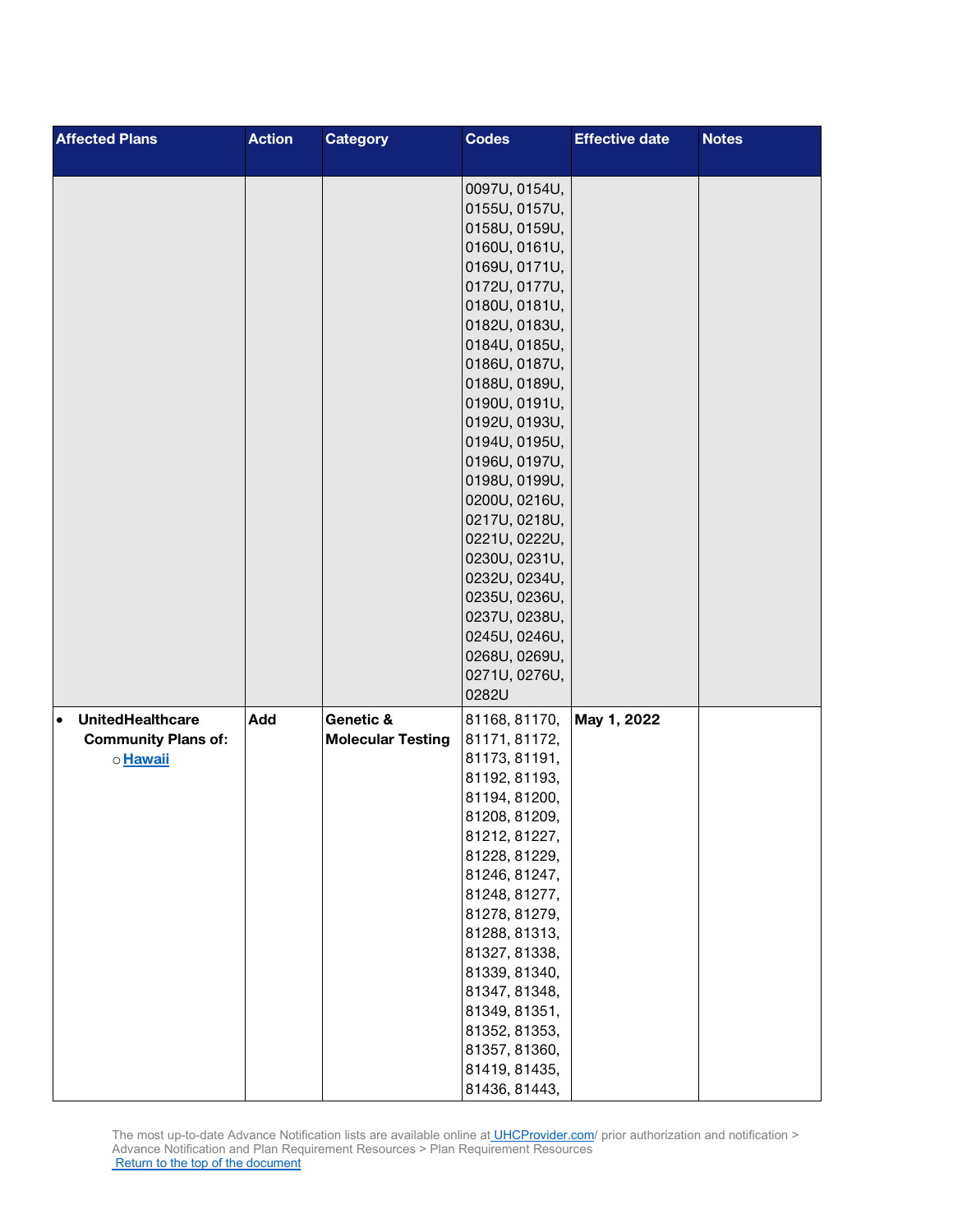| <b>Affected Plans</b> | <b>Action</b> | <b>Category</b> | <b>Codes</b>                   | <b>Effective date</b> | <b>Notes</b> |
|-----------------------|---------------|-----------------|--------------------------------|-----------------------|--------------|
|                       |               |                 |                                |                       |              |
|                       |               |                 | 81445, 81460,                  |                       |              |
|                       |               |                 | 81465, 81470,                  |                       |              |
|                       |               |                 | 81471, 81519,                  |                       |              |
|                       |               |                 | 81523, 81554,                  |                       |              |
|                       |               |                 | 81599, 87505,                  |                       |              |
|                       |               |                 | 87506, 87507,                  |                       |              |
|                       |               |                 | 0168U, 0169U,                  |                       |              |
|                       |               |                 | 0170U, 0171U,                  |                       |              |
|                       |               |                 | 0172U, 0173U,                  |                       |              |
|                       |               |                 | 0175U, 0177U,                  |                       |              |
|                       |               |                 | 0179U, 0180U,                  |                       |              |
|                       |               |                 | 0181U, 0182U,                  |                       |              |
|                       |               |                 | 0183U, 0184U,                  |                       |              |
|                       |               |                 | 0185U, 0186U,                  |                       |              |
|                       |               |                 | 0187U, 0188U,                  |                       |              |
|                       |               |                 | 0189U, 0190U,                  |                       |              |
|                       |               |                 | 0191U, 0192U,                  |                       |              |
|                       |               |                 | 0193U, 0194U,                  |                       |              |
|                       |               |                 | 0195U, 0196U,                  |                       |              |
|                       |               |                 | 0197U, 0198U,                  |                       |              |
|                       |               |                 | 0199U, 0200U,                  |                       |              |
|                       |               |                 | 0201U, 0203U,                  |                       |              |
|                       |               |                 | 0205U, 0209U,<br>0214U, 0215U, |                       |              |
|                       |               |                 | 0216U, 0217U,                  |                       |              |
|                       |               |                 | 0218U, 0221U,                  |                       |              |
|                       |               |                 | 0222U, 0229U,                  |                       |              |
|                       |               |                 | 0230U, 0231U,                  |                       |              |
|                       |               |                 | 0232U, 0234U,                  |                       |              |
|                       |               |                 | 0235U, 0236U,                  |                       |              |
|                       |               |                 | 0237U, 0238U,                  |                       |              |
|                       |               |                 | 0245U, 0246U,                  |                       |              |
|                       |               |                 | 0250U, 0252U,                  |                       |              |
|                       |               |                 | 0253U, 0254U,                  |                       |              |
|                       |               |                 | 0258U, 0260U,                  |                       |              |
|                       |               |                 | 0262U, 0264U,                  |                       |              |
|                       |               |                 | 0265U, 0266U,                  |                       |              |
|                       |               |                 | 0267U, 0268U,                  |                       |              |
|                       |               |                 | 0269U, 0270U,                  |                       |              |
|                       |               |                 | 0271U, 0272U,                  |                       |              |
|                       |               |                 | 0273U, 0274U,                  |                       |              |
|                       |               |                 | 0276U, 0277U,                  |                       |              |
|                       |               |                 | 0278U, 0282U,                  |                       |              |
|                       |               |                 | 0285U, 0286U,                  |                       |              |
|                       |               |                 | 0287U, 0288U,                  |                       |              |
|                       |               |                 | 0289U, 0290U,                  |                       |              |
|                       |               |                 | 0291U, 0292U,                  |                       |              |
|                       |               |                 | 0293U, 0294U,                  |                       |              |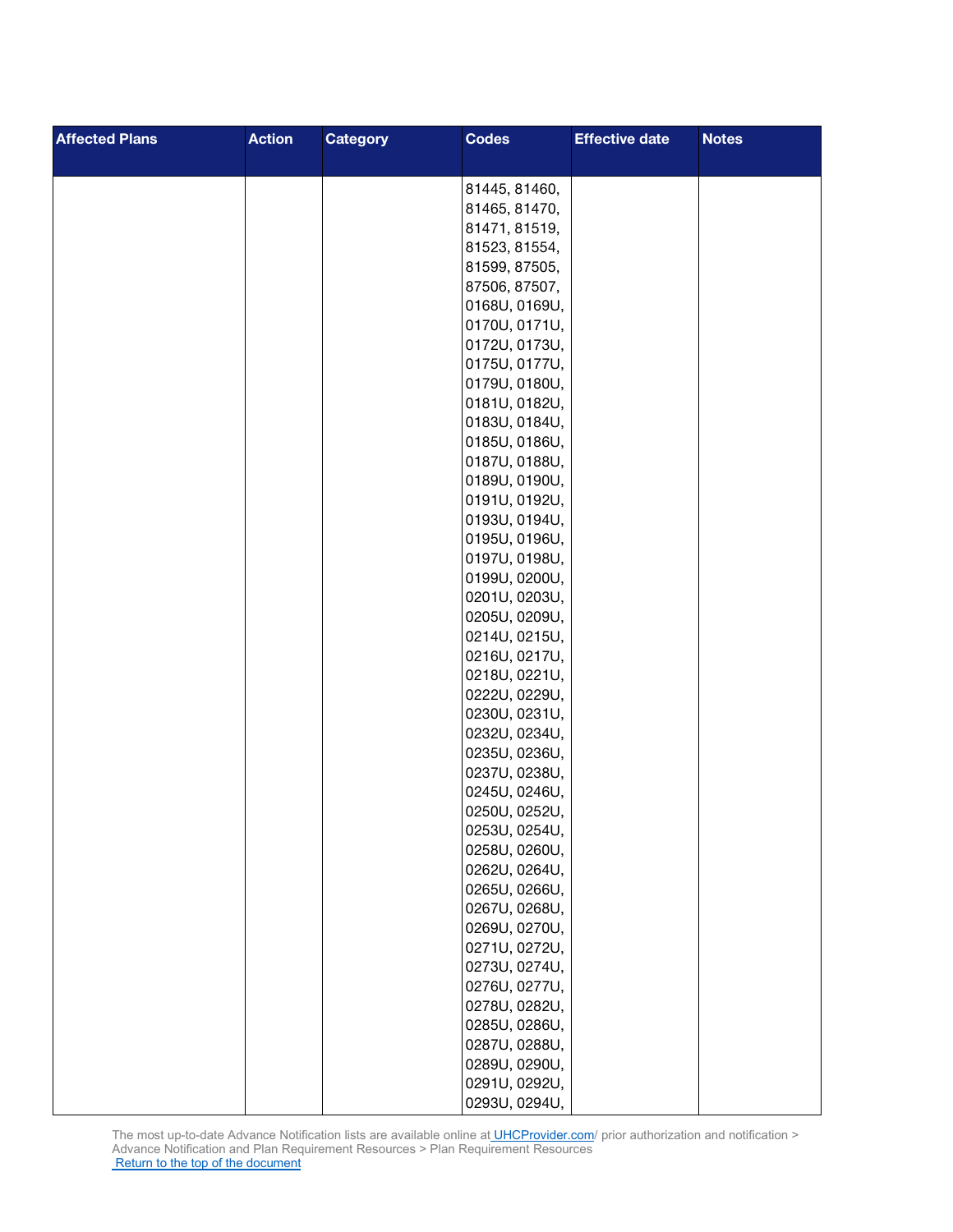| <b>Affected Plans</b><br><b>Action</b>      | <b>Category</b>          | <b>Codes</b>                   | <b>Effective date</b> | <b>Notes</b> |
|---------------------------------------------|--------------------------|--------------------------------|-----------------------|--------------|
|                                             |                          |                                |                       |              |
|                                             |                          | 0296U, 0297U,                  |                       |              |
|                                             |                          | 0298U, 0299U,                  |                       |              |
|                                             |                          | 0300U, S3870                   |                       |              |
| Add<br><b>UnitedHealthcare</b><br>$\bullet$ | Genetic &                | 81120, 81168,                  | May 1, 2022           |              |
| <b>Community Plans of:</b>                  | <b>Molecular Testing</b> | 81175, 81176,                  |                       |              |
| o Maryland                                  |                          | 81191, 81192,                  |                       |              |
|                                             |                          | 81193, 81194,                  |                       |              |
|                                             |                          | 81230, 81231,                  |                       |              |
|                                             |                          | 81232, 81238,                  |                       |              |
|                                             |                          | 81247, 81248,                  |                       |              |
|                                             |                          | 81249, 81258,                  |                       |              |
|                                             |                          | 81259, 81269,                  |                       |              |
|                                             |                          | 81277, 81278,                  |                       |              |
|                                             |                          | 81279, 81307,                  |                       |              |
|                                             |                          | 81309, 81328,                  |                       |              |
|                                             |                          | 81334, 81335,                  |                       |              |
|                                             |                          | 81338, 81339,                  |                       |              |
|                                             |                          | 81346, 81347,                  |                       |              |
|                                             |                          | 81348, 81349,                  |                       |              |
|                                             |                          | 81351, 81352,                  |                       |              |
|                                             |                          | 81353, 81357,                  |                       |              |
|                                             |                          | 81360, 81361,                  |                       |              |
|                                             |                          | 81362, 81363,                  |                       |              |
|                                             |                          | 81364, 81400,<br>81401, 81402, |                       |              |
|                                             |                          | 81403, 81404,                  |                       |              |
|                                             |                          | 81405, 81415,                  |                       |              |
|                                             |                          | 81416, 81417,                  |                       |              |
|                                             |                          | 81419, 81448,                  |                       |              |
|                                             |                          | 81470, 81471,                  |                       |              |
|                                             |                          | 81479, 81520,                  |                       |              |
|                                             |                          | 81521, 81522,                  |                       |              |
|                                             |                          | 81523, 81554,                  |                       |              |
|                                             |                          | 81599, 0001U,                  |                       |              |
|                                             |                          | 0004M,                         |                       |              |
|                                             |                          | 0006M,                         |                       |              |
|                                             |                          | 0007M, 0018U,                  |                       |              |
|                                             |                          | 0022U, 0023U,                  |                       |              |
|                                             |                          | 0026U, 0027U,                  |                       |              |
|                                             |                          | 0030U, 0031U,                  |                       |              |
|                                             |                          | 0032U, 0033U,                  |                       |              |
|                                             |                          | 0034U, 0040U,                  |                       |              |
|                                             |                          | 0046U, 0049U,                  |                       |              |
|                                             |                          | 0055U, 0060U,                  |                       |              |
|                                             |                          | 0154U, 0155U,                  |                       |              |
|                                             |                          | 0157U, 0158U,                  |                       |              |
|                                             |                          | 0159U, 0160U,                  |                       |              |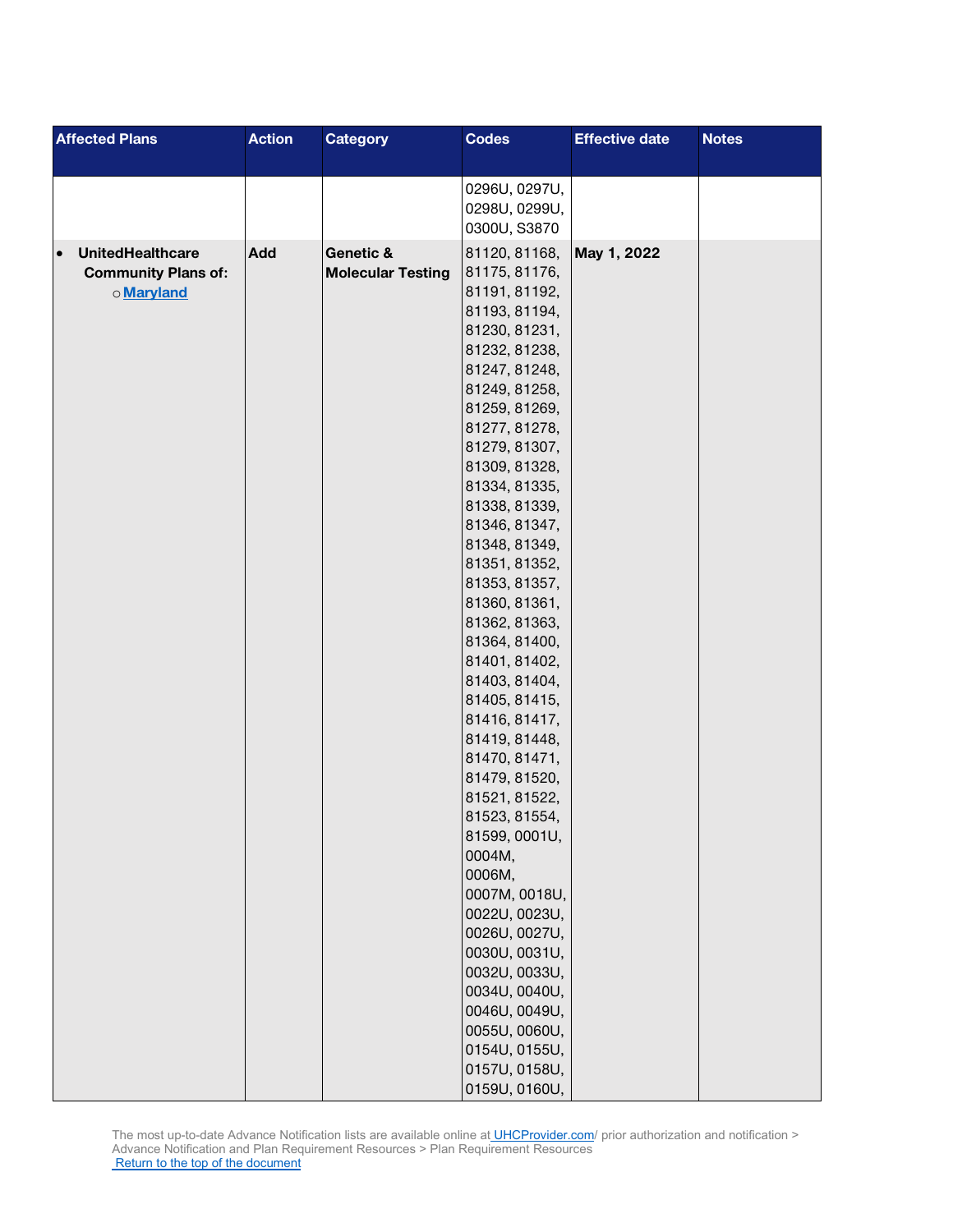| <b>Affected Plans</b>                | <b>Action</b> | <b>Category</b> | <b>Codes</b>                   | <b>Effective date</b> | <b>Notes</b> |
|--------------------------------------|---------------|-----------------|--------------------------------|-----------------------|--------------|
|                                      |               |                 |                                |                       |              |
|                                      |               |                 | 0161U, 0168U,                  |                       |              |
|                                      |               |                 | 0169U, 0170U,                  |                       |              |
|                                      |               |                 | 0171U, 0172U,                  |                       |              |
|                                      |               |                 | 0173U, 0175U,                  |                       |              |
|                                      |               |                 | 0177U, 0179U,                  |                       |              |
|                                      |               |                 | 0180U, 0181U,                  |                       |              |
|                                      |               |                 | 0182U, 0183U,                  |                       |              |
|                                      |               |                 | 0184U, 0185U,                  |                       |              |
|                                      |               |                 | 0186U, 0187U,                  |                       |              |
|                                      |               |                 | 0188U, 0189U,                  |                       |              |
|                                      |               |                 | 0190U, 0191U,                  |                       |              |
|                                      |               |                 | 0192U, 0193U,                  |                       |              |
|                                      |               |                 | 0194U, 0195U,                  |                       |              |
|                                      |               |                 | 0196U, 0197U,                  |                       |              |
|                                      |               |                 | 0198U, 0199U,                  |                       |              |
|                                      |               |                 | 0200U, 0201U,                  |                       |              |
|                                      |               |                 | 0203U, 0205U,                  |                       |              |
|                                      |               |                 | 0209U, 0214U,                  |                       |              |
|                                      |               |                 | 0215U, 0216U,                  |                       |              |
|                                      |               |                 | 0217U, 0218U,                  |                       |              |
|                                      |               |                 | 0221U, 0222U,<br>0229U, 0230U, |                       |              |
|                                      |               |                 | 0231U, 0232U,                  |                       |              |
|                                      |               |                 | 0234U, 0235U,                  |                       |              |
|                                      |               |                 | 0236U, 0237U,                  |                       |              |
|                                      |               |                 | 0238U, 0245U,                  |                       |              |
|                                      |               |                 | 0246U, 0250U,                  |                       |              |
|                                      |               |                 | 0252U, 0253U,                  |                       |              |
|                                      |               |                 | 0254U, 0258U,                  |                       |              |
|                                      |               |                 | 0260U, 0262U,                  |                       |              |
|                                      |               |                 | 0264U, 0265U,                  |                       |              |
|                                      |               |                 | 0266U, 0267U,                  |                       |              |
|                                      |               |                 | 0268U, 0269U,                  |                       |              |
|                                      |               |                 | 0270U, 0271U,                  |                       |              |
|                                      |               |                 | 0272U, 0273U,                  |                       |              |
|                                      |               |                 | 0274U, 0276U,                  |                       |              |
|                                      |               |                 | 0277U, 0278U,                  |                       |              |
|                                      |               |                 | 0282U, 0285U,                  |                       |              |
|                                      |               |                 | 0286U, 0287U,                  |                       |              |
|                                      |               |                 | 0288U, 0289U,                  |                       |              |
|                                      |               |                 | 0290U, 0291U,                  |                       |              |
|                                      |               |                 | 0292U, 0293U,                  |                       |              |
|                                      |               |                 | 0294U, 0296U,                  |                       |              |
|                                      |               |                 | 0297U, 0298U,                  |                       |              |
|                                      |               |                 | 0299U, 0300U,                  |                       |              |
|                                      |               |                 | S3870                          |                       |              |
| <b>UnitedHealthcare</b><br>$\bullet$ | Add           | Cardiology      | 93319                          | June 1, 2022          |              |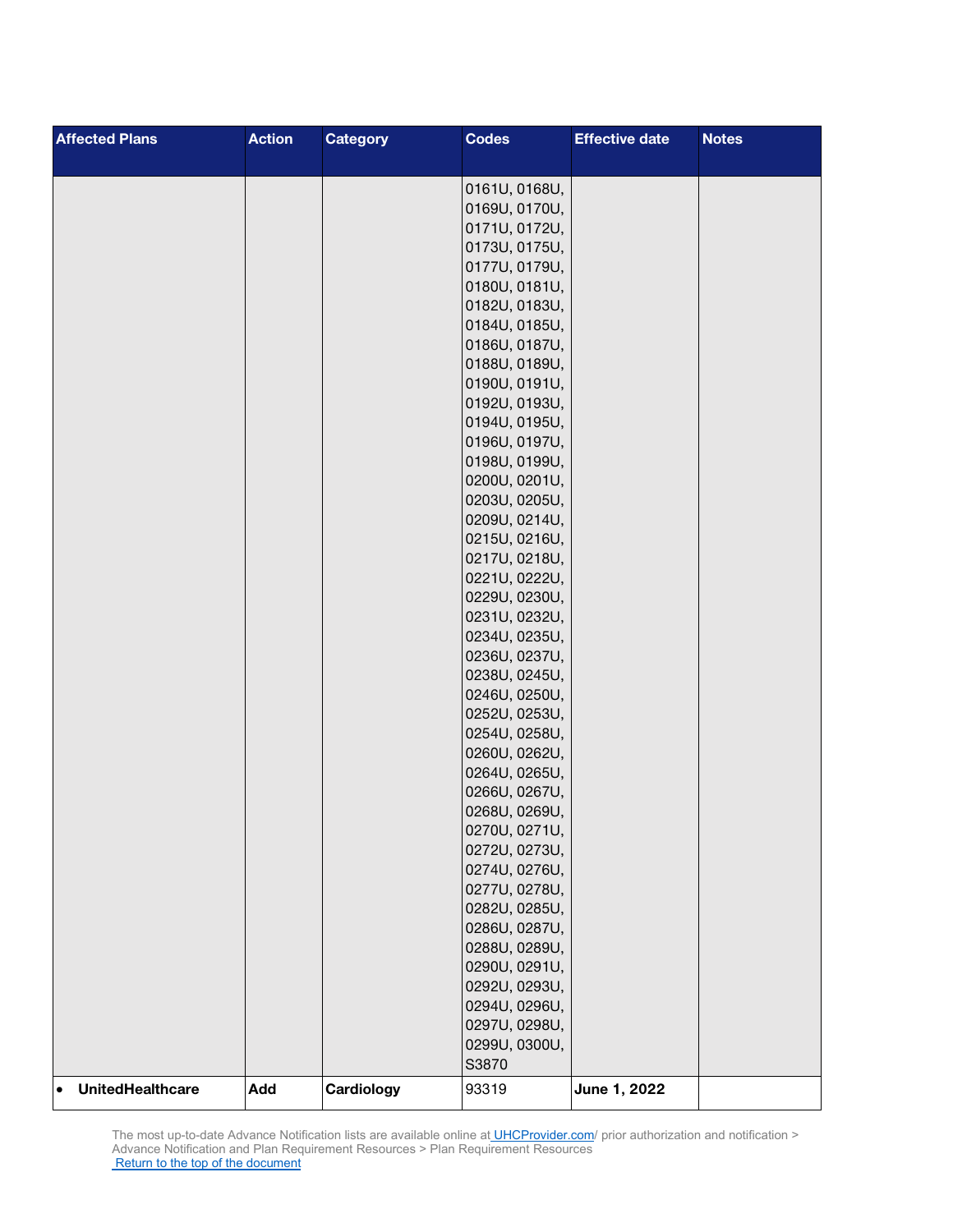| <b>Affected Plans</b>                                                                                                                                                                                                                                                                                                    | <b>Action</b> | <b>Category</b>         | <b>Codes</b>                                                                                                                                                                                                | <b>Effective date</b> | <b>Notes</b>                                                                                                                                                                                      |
|--------------------------------------------------------------------------------------------------------------------------------------------------------------------------------------------------------------------------------------------------------------------------------------------------------------------------|---------------|-------------------------|-------------------------------------------------------------------------------------------------------------------------------------------------------------------------------------------------------------|-----------------------|---------------------------------------------------------------------------------------------------------------------------------------------------------------------------------------------------|
| <b>Community Plans of:</b><br>o Arizona<br>o Kentucky<br>o Maryland<br>o Missouri<br>o <b>Mississippi</b><br>o New Jersey<br>o New York<br>o Pennsylvania<br>oRhode Island<br>o Tennessee<br>o Texas<br>o Virginia<br>o Washington                                                                                       |               |                         |                                                                                                                                                                                                             |                       |                                                                                                                                                                                                   |
| <b>UnitedHealthcare</b><br>$\bullet$<br><b>Community Plans of:</b><br>o Arizona<br>o California<br>o <b>Florida</b><br>o Kentucky<br>o Maryland<br>o Missouri<br>o <b>Mississippi</b><br>o New Jersey<br>o New York<br>o Ohio<br>o Pennsylvania<br>oRhode Island<br>o Tennessee<br>o Texas<br>o Virginia<br>o Washington | <b>Add</b>    | Radiology               | 0697T, 0698T,<br>0710T, 0711T,<br>0712T, 0713T                                                                                                                                                              | June 1, 2022          |                                                                                                                                                                                                   |
| <b>UnitedHealthcare</b><br><b>Medicare Advantage and</b><br><b>Dual Special Needs Plans</b>                                                                                                                                                                                                                              | Add           | <b>Home Health Care</b> | Visits after<br>the Start of<br>care visit<br>Including:<br>Continuatio<br>$\bullet$<br>n of care<br>Resumptio<br>$\bullet$<br>n of care<br>(ROC)<br>Additional<br>$\bullet$<br>services<br>Recertification | <b>July 1, 2022</b>   | Prior<br>authorization will<br>be required for<br>Medicare<br>Advantage and<br><b>Dual Special</b><br>needs members<br>who reside and<br>receive care in<br>Colorado<br>Kentucky and<br>Tennessee |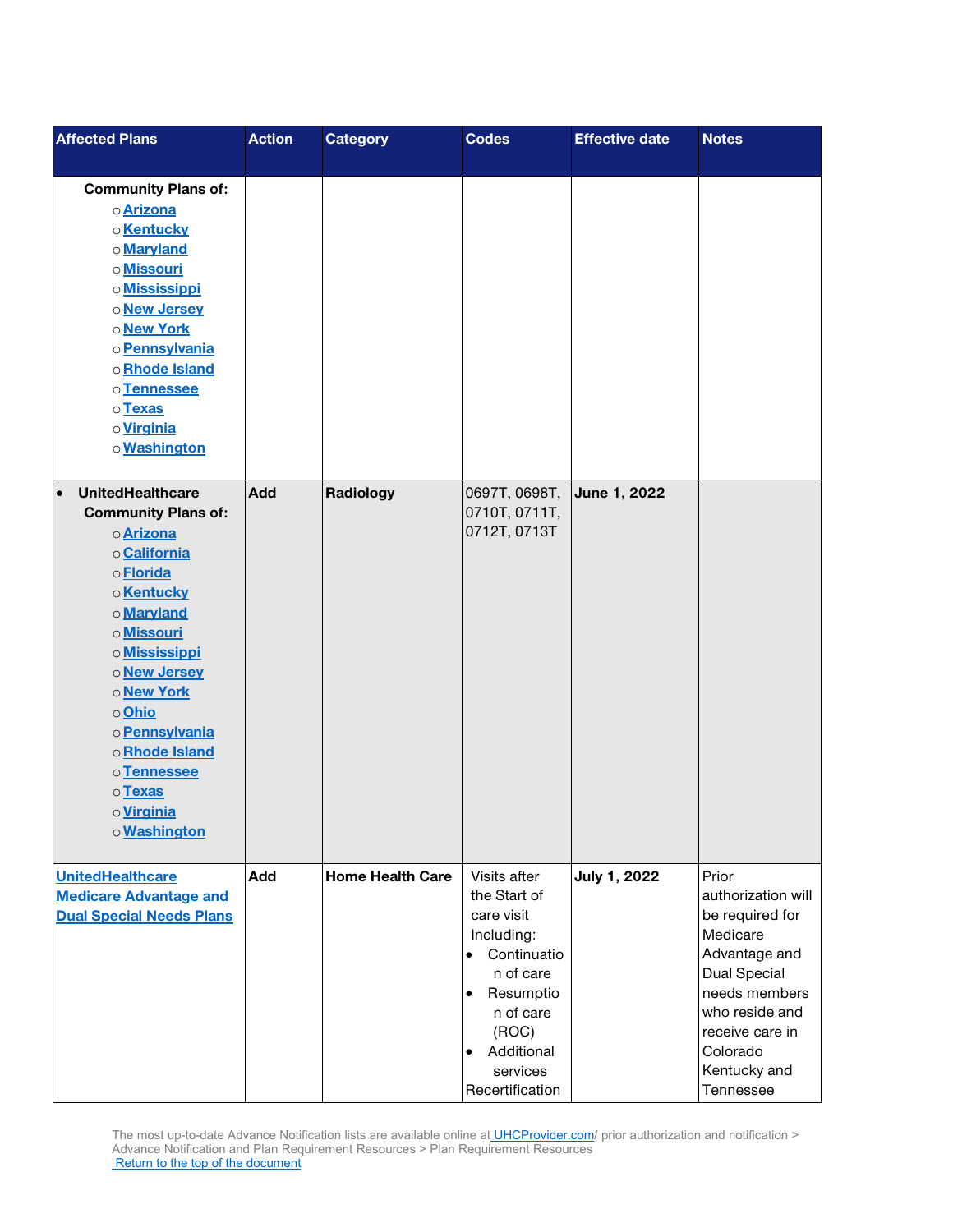|           | <b>Affected Plans</b>                                                | <b>Action</b> | <b>Category</b>                  | <b>Codes</b>                                                                                                                                                                                                                                                                                                                                                                                                                                                                                                                                                                                                                                      | <b>Effective date</b> | <b>Notes</b> |
|-----------|----------------------------------------------------------------------|---------------|----------------------------------|---------------------------------------------------------------------------------------------------------------------------------------------------------------------------------------------------------------------------------------------------------------------------------------------------------------------------------------------------------------------------------------------------------------------------------------------------------------------------------------------------------------------------------------------------------------------------------------------------------------------------------------------------|-----------------------|--------------|
| $\bullet$ | <b>UnitedHealthcare</b><br><b>Community Plans of:</b><br>o Texas     | Add           | Injectable<br><b>Medications</b> | Enspryng™,<br>Opzelura <sup>™</sup> ,<br>Qulipta™                                                                                                                                                                                                                                                                                                                                                                                                                                                                                                                                                                                                 | May 1, 2022           |              |
| $\bullet$ | <b>Oxford Health Plan</b>                                            | Add           | Injectable<br><b>Medications</b> | Botox®,<br>Dysport <sup>®</sup> ,<br>Myobloc <sup>®</sup> and<br>Xeomin <sup>®</sup>                                                                                                                                                                                                                                                                                                                                                                                                                                                                                                                                                              | July 1, 2022          |              |
| $\bullet$ | <b>UnitedHealthcare</b><br><b>Community Plans of:</b><br>o Minnesota | Add           | Chemotherapy                     | J0641, J9000,<br>J9015, J9017,<br>J9019, J9020,<br>J9025, J9027,<br>J9032, J9033,<br>J9033, J9034,<br>J9035, J9039,<br>J9040, J9041,<br>J9042, J9043,<br>J9045, J9047,<br>J9050, J9055,<br>J9060, J9065,<br>J9070, J9098,<br>J9100, J9120,<br>J9130, J9145,<br>J9150, J9151,<br>J9155, J9160,<br>J9165, J9171,<br>J9175, J9176,<br>J9178, J9179,<br>J9181, J9185,<br>J9190, J9200,<br>J9201, J9202,<br>J9205, J9206,<br>J9207, J9208,<br>J9209, J9211,<br>J9212, J9213,<br>J9214, J9215,<br>J9216, J9217,<br>J9218, J9219,<br>J9225, J9226,<br>J9228, J9230,<br>J9245, J9250,<br>J9260, J9261,<br>J9262, J9263,<br>J9264, J9267,<br>J9266, J9268, | May 1, 2022           |              |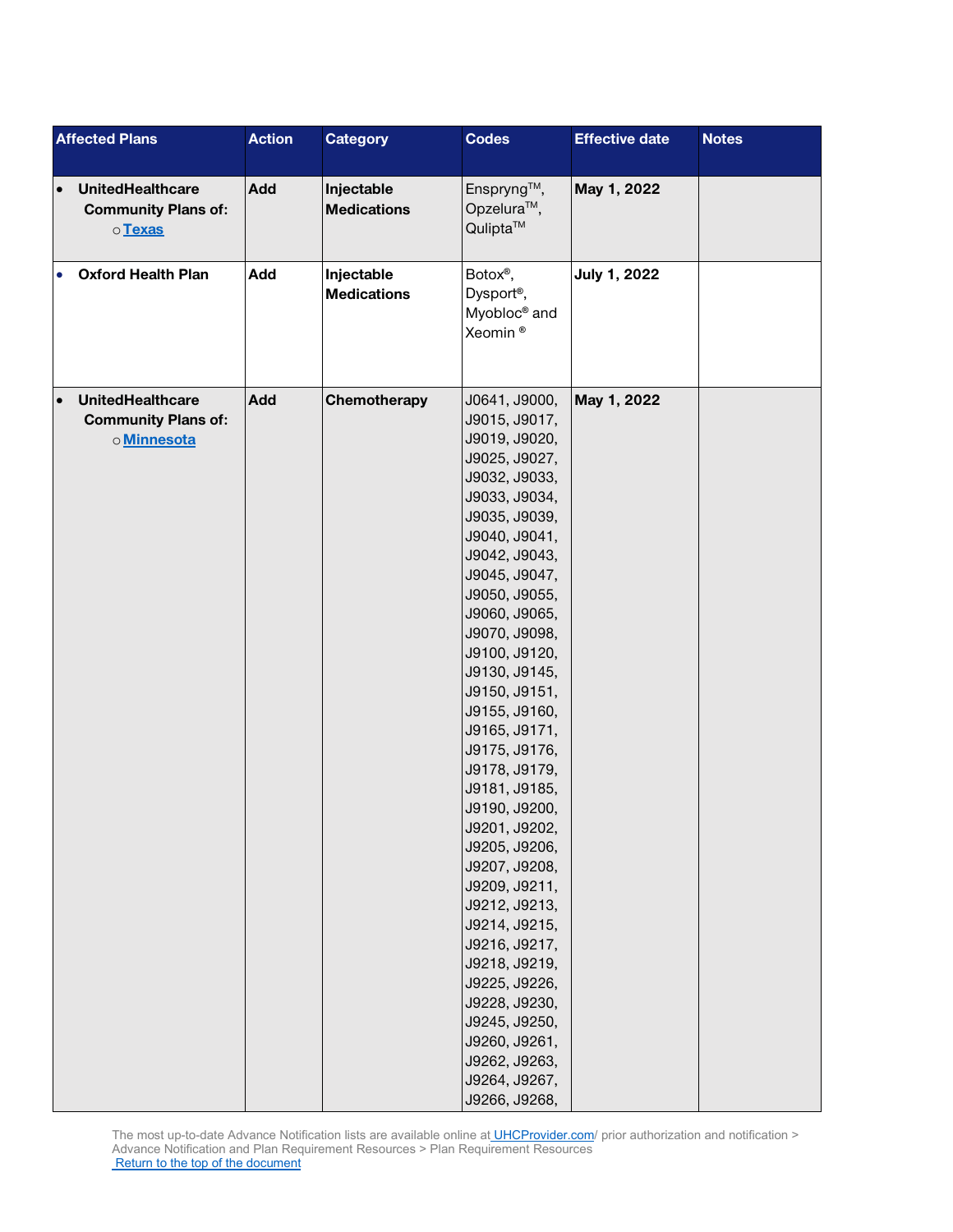| <b>Action</b><br><b>Affected Plans</b> | <b>Category</b> | <b>Codes</b>                   | <b>Effective date</b> | <b>Notes</b> |
|----------------------------------------|-----------------|--------------------------------|-----------------------|--------------|
|                                        |                 |                                |                       |              |
|                                        |                 | J9270, J9271,                  |                       |              |
|                                        |                 | J9280, J9293,                  |                       |              |
|                                        |                 | J9295, J9299,                  |                       |              |
|                                        |                 | J9301, J9302,                  |                       |              |
|                                        |                 | J9303, J9305,                  |                       |              |
|                                        |                 | J9306, J9307,                  |                       |              |
|                                        |                 | J9308, J9320,                  |                       |              |
|                                        |                 | J9325, J9328,                  |                       |              |
|                                        |                 | J9330, J9340,                  |                       |              |
|                                        |                 | J9351, J9352,                  |                       |              |
|                                        |                 | J9354, J9355,                  |                       |              |
|                                        |                 | J9357, J9360,                  |                       |              |
|                                        |                 | J9370, J9371,                  |                       |              |
|                                        |                 | J9390, J9395,                  |                       |              |
|                                        |                 | J9999, J9400,                  |                       |              |
|                                        |                 | J9022, J9023,                  |                       |              |
|                                        |                 | J9203, J9285,                  |                       |              |
|                                        |                 | Q2017, Q2043,                  |                       |              |
|                                        |                 | Q2049, Q2050,                  |                       |              |
|                                        |                 | Q5107, J9044,                  |                       |              |
|                                        |                 | J9057, J9153,                  |                       |              |
|                                        |                 | J9173, J9229,                  |                       |              |
|                                        |                 | J9311, J9312,                  |                       |              |
|                                        |                 | J9030, J9036,                  |                       |              |
|                                        |                 | J9356, Q5112,                  |                       |              |
|                                        |                 | Q5113, Q5114,                  |                       |              |
|                                        |                 | Q5115, Q5116,                  |                       |              |
|                                        |                 | Q5117, Q5118,                  |                       |              |
|                                        |                 | J9118, J9119,                  |                       |              |
|                                        |                 | J9204, J9210,<br>J9269, J9313, |                       |              |
|                                        |                 | J0642, J9177,                  |                       |              |
|                                        |                 | J9198, J9199,                  |                       |              |
|                                        |                 | J9246, J9358,                  |                       |              |
|                                        |                 | Q5119, J9227,                  |                       |              |
|                                        |                 | J9317, J9144,                  |                       |              |
|                                        |                 | J9223, J9316,                  |                       |              |
|                                        |                 | J9281, J1950,                  |                       |              |
|                                        |                 | J9037, J9309,                  |                       |              |
|                                        |                 | J9349, J9348,                  |                       |              |
|                                        |                 | J9353, Q5123,                  |                       |              |
|                                        |                 | J9247, J9318,                  |                       |              |
|                                        |                 | J9319, J1448,                  |                       |              |
|                                        |                 | J9021, J9061,                  |                       |              |
|                                        |                 | J9272, J0640,                  |                       |              |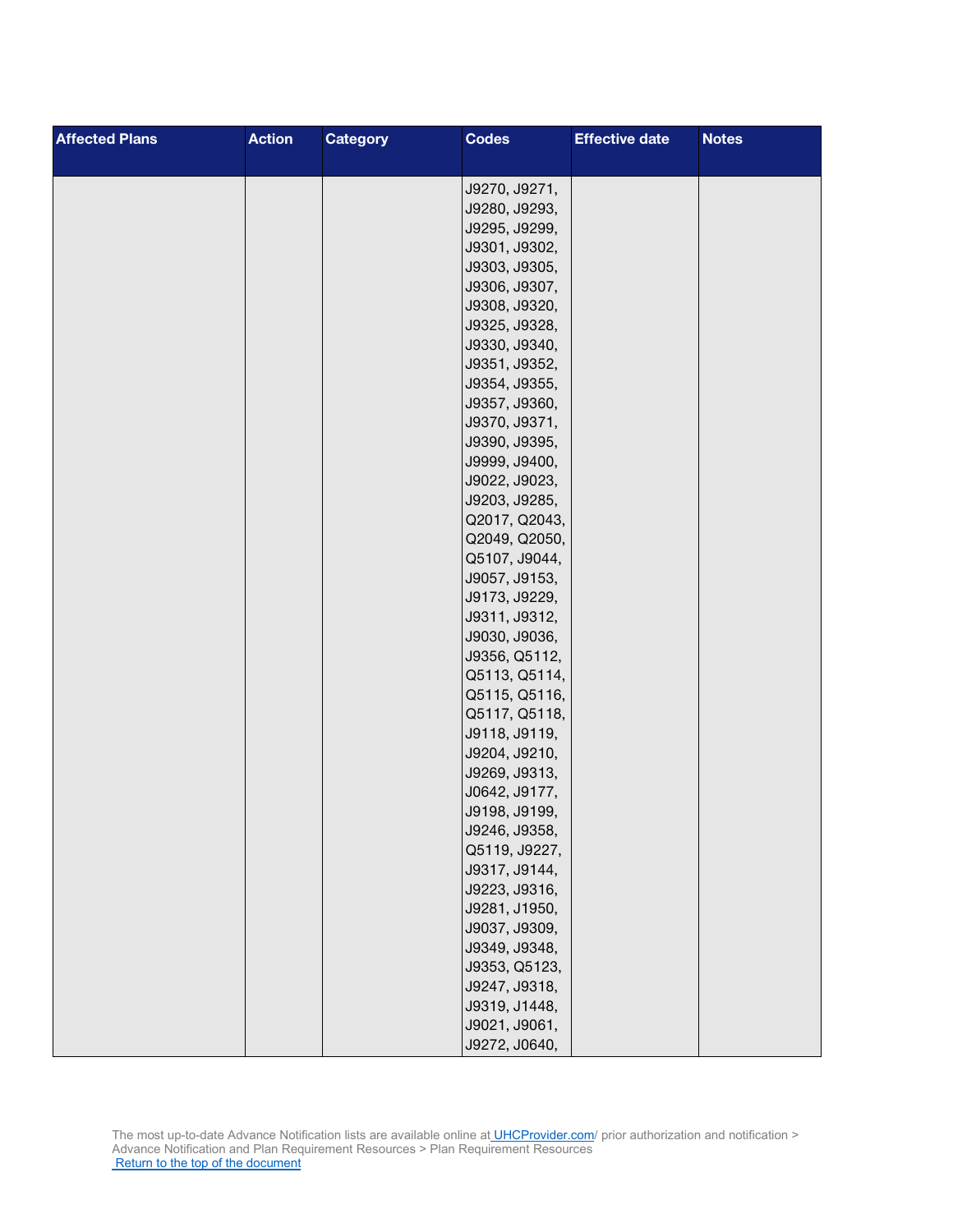|           | <b>Affected Plans</b>                                                                          | <b>Action</b> | <b>Category</b>                           | <b>Codes</b>                                                     | <b>Effective date</b> | <b>Notes</b> |
|-----------|------------------------------------------------------------------------------------------------|---------------|-------------------------------------------|------------------------------------------------------------------|-----------------------|--------------|
|           |                                                                                                |               |                                           |                                                                  |                       |              |
|           |                                                                                                |               | Cancer Supportive   J1442, J1447,<br>Care | J2820, Q5101,<br>Q5108, Q5110,<br>Q5111, J0897,<br>Q5120, Q5122, |                       |              |
|           |                                                                                                |               |                                           | J2506                                                            |                       |              |
|           |                                                                                                |               | Injectable<br><b>Medications</b>          | A9513, A9606,<br>A9699, A9590                                    |                       |              |
| $\bullet$ | <b>UnitedHealthcare</b>                                                                        | Add/          | Injectable                                | <b>Medical benefit</b>                                           |                       |              |
|           | <b>Commercial Plans</b>                                                                        | Remove/       | Medications                               | specialty drug                                                   |                       |              |
|           | <b>UnitedHealthcare</b>                                                                        | Update        |                                           | update bulletin                                                  |                       |              |
|           | <b>Community Plans</b><br><b>(Medicaid and Long-</b><br><b>Term Care)</b>                      |               |                                           |                                                                  |                       |              |
| $\bullet$ | <b>UnitedHealthcare</b><br><b>Medicare Advantage</b><br>and Dual Special<br><b>Needs Plans</b> |               |                                           |                                                                  |                       |              |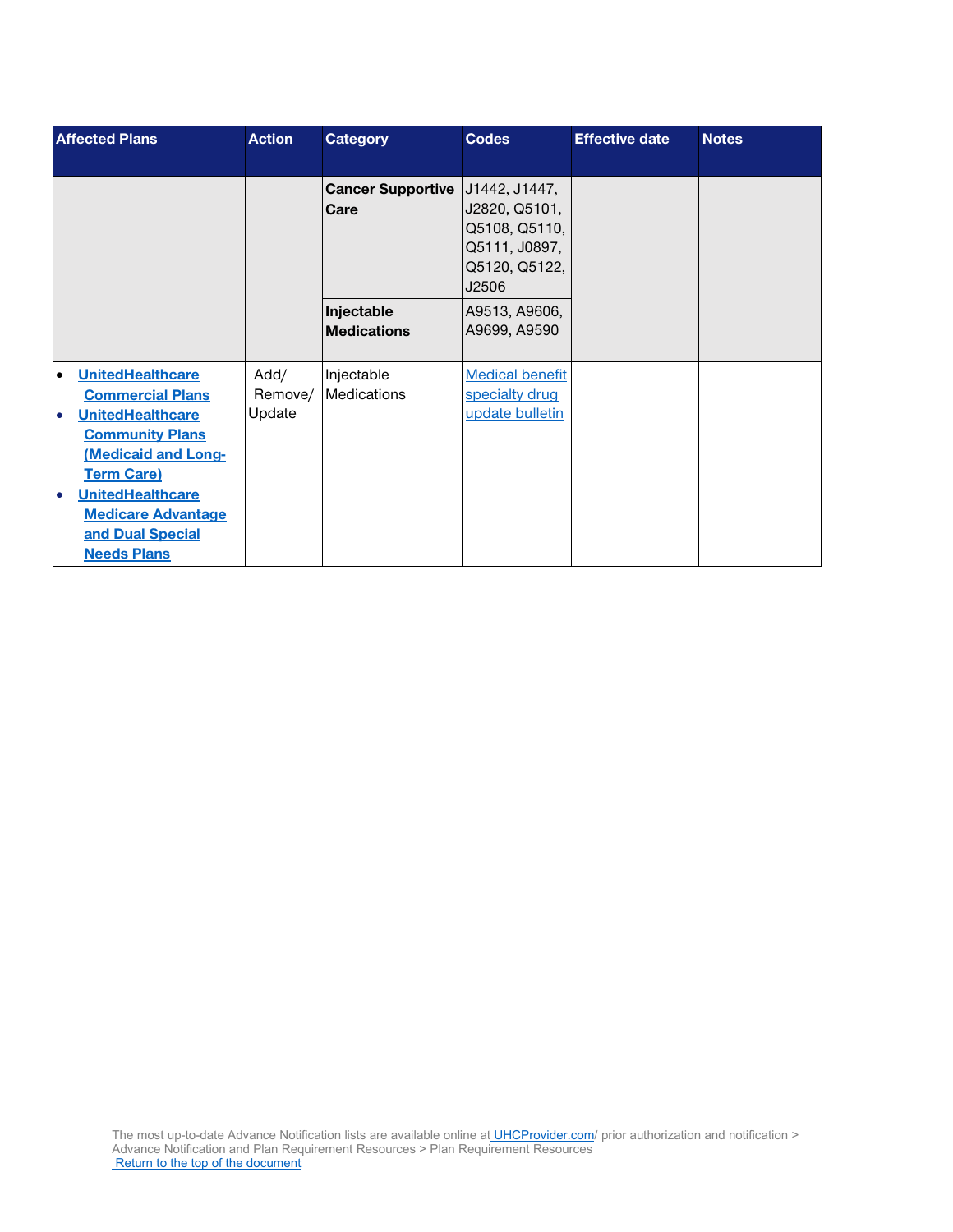| <b>Announcement Date: March 1, 2022</b>                                                                                                                                                                        |               |                                                                           |                                                                                                                                                                                                                          |                          |                                                                                                                                                                                      |
|----------------------------------------------------------------------------------------------------------------------------------------------------------------------------------------------------------------|---------------|---------------------------------------------------------------------------|--------------------------------------------------------------------------------------------------------------------------------------------------------------------------------------------------------------------------|--------------------------|--------------------------------------------------------------------------------------------------------------------------------------------------------------------------------------|
| This month's published changes affect the following plans (click the hyperlinks in the chart to see<br>current plan requirements):                                                                             |               |                                                                           |                                                                                                                                                                                                                          |                          |                                                                                                                                                                                      |
| <b>UnitedHealthcare Commercial Plans</b>                                                                                                                                                                       |               |                                                                           |                                                                                                                                                                                                                          |                          |                                                                                                                                                                                      |
|                                                                                                                                                                                                                |               |                                                                           | <b>UnitedHealthcare Community Plans (Medicaid and Long-Term Care)</b>                                                                                                                                                    |                          |                                                                                                                                                                                      |
|                                                                                                                                                                                                                |               |                                                                           | UnitedHealthcare Medicare Advantage and Dual Special Needs Plans                                                                                                                                                         |                          |                                                                                                                                                                                      |
| <b>Affected Plans</b>                                                                                                                                                                                          | <b>Action</b> | <b>Category</b>                                                           | <b>Codes</b>                                                                                                                                                                                                             | <b>Effective</b><br>date | <b>Notes</b>                                                                                                                                                                         |
| UnitedHealthcare<br>$\bullet$<br><b>Medicare Advantage</b><br>and Dual Special Needs<br><b>Plans</b>                                                                                                           | Add           | <b>Home Health</b><br>Care                                                | Visits after the<br>Start of care visit<br>Including:<br>Continuation of<br>care<br>Resumption of<br>care (ROC)<br>Additional<br>services<br>Recertification                                                             | June 1,<br>2022          | Prior authorization will<br>be required for<br>Medicare Advantage<br>and Dual Special<br>needs members who<br>reside and receive<br>care in Arkansas,<br>South Carolina and<br>Texas |
| <b>UnitedHealthcare</b><br>$\bullet$<br><b>Commercial Plans</b><br><b>UnitedHealthcare</b><br>$\bullet$<br><b>Community Plans</b><br>(Medicaid and Long-<br><b>Term Care)</b><br><b>Exchanges</b><br>$\bullet$ | Add           | Cardiology<br>Radiology                                                   | 93319<br>0697T, 0698T,<br>0710T, 0711T,<br>0712T, 0713T                                                                                                                                                                  | June 1,<br>2022          |                                                                                                                                                                                      |
| <b>UnitedHealthcare</b><br>$\bullet$<br><b>Medicare Advantage</b><br>and Dual Special Needs<br><b>Plans</b>                                                                                                    | <b>Add</b>    | Radiation<br>Therapy                                                      | 79445, 77014,<br>G6001, G6002,<br>G6017, 77331,<br>77370, 77399,<br>77470, 77520,<br>77522, 77523,<br>77525, 77401,<br>G6003, G6004,<br>G6005, G6006,<br>G6007, G6008,<br>G6009, G6010,<br>G6011, G6012,<br>G6013, G6014 | June 7,<br>2022          |                                                                                                                                                                                      |
| <b>UnitedHealthcare</b><br>$\bullet$<br><b>Commercial Plans</b><br><b>UnitedHealthcare</b><br>$\bullet$<br><b>Community Plans</b>                                                                              | Remove        | <b>Cochlear</b><br>Implants & Other<br><b>Auditory</b><br><b>Implants</b> | 69715, 69718                                                                                                                                                                                                             | Jan 1,<br>2022           |                                                                                                                                                                                      |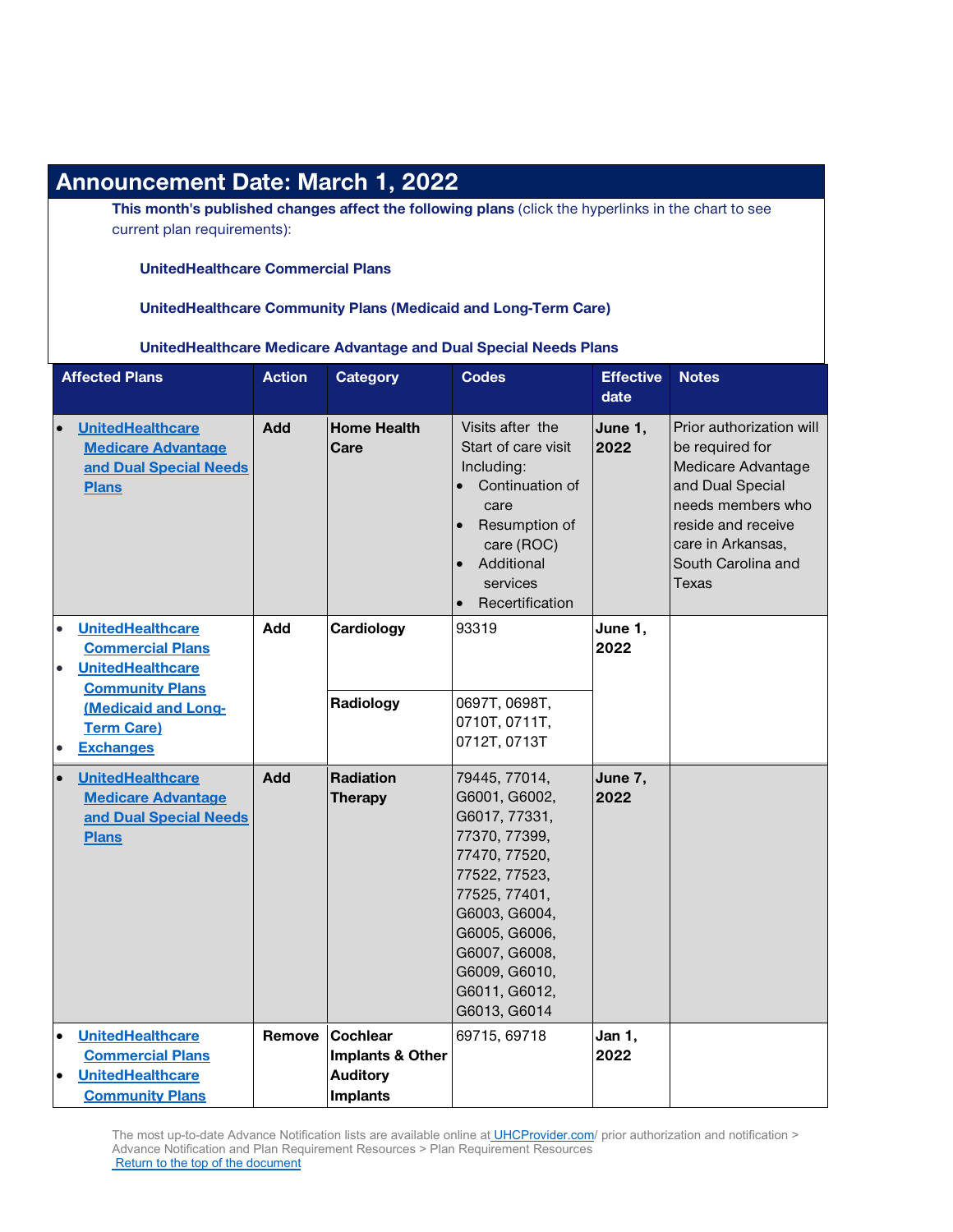|                        | <b>Affected Plans</b>                                                                                                                      | <b>Action</b> | <b>Category</b>                              | <b>Codes</b>                                                                                                                                                                                                                                                                                 | <b>Effective</b><br>date | <b>Notes</b>                             |
|------------------------|--------------------------------------------------------------------------------------------------------------------------------------------|---------------|----------------------------------------------|----------------------------------------------------------------------------------------------------------------------------------------------------------------------------------------------------------------------------------------------------------------------------------------------|--------------------------|------------------------------------------|
| $\bullet$              | (Medicaid and Long-<br><b>Term Care)</b><br><b>UnitedHealthcare</b><br><b>Medicare Advantage</b><br>and Dual Special Needs<br><b>Plans</b> |               |                                              |                                                                                                                                                                                                                                                                                              |                          |                                          |
| $\bullet$              | <b>UnitedHealthcare</b><br><b>Community Plans of:</b><br>o Nebraska                                                                        | Remove        | <b>Outpatient</b><br><b>Therapy</b>          | 92507, 92508,<br>92526, 92607,<br>92608, 92609,<br>92700, 97012,<br>97014, 97016,<br>97018, 97022,<br>97024, 97026,<br>97028, 97032,<br>97033, 97034,<br>97035, 97036,<br>97039, 97110,<br>97112, 97113,<br>97116, 97124,<br>97139, 97140,<br>97150, 97530,<br>97750, 97755,<br>97761, 97799 | April 1,<br>2022         |                                          |
| $\bullet$              | <b>UnitedHealthcare</b><br><b>Commercial Plans</b>                                                                                         | Remove        | <b>Durable medical</b><br>equipment<br>(DME) | E0620                                                                                                                                                                                                                                                                                        | April 1,<br>2022         |                                          |
| $\bullet$<br>$\bullet$ | <b>UnitedHealthcare</b><br><b>Commercial Plans</b><br><b>Exchanges</b>                                                                     | Remove        | Genetic and<br><b>Molecular Testing</b>      | 81212                                                                                                                                                                                                                                                                                        | March 1,<br>2022         |                                          |
| $\bullet$              | <b>Exchanges</b>                                                                                                                           | Add           | Arthroscopy                                  | 29820, 29821,<br>29830, 29835,<br>29836                                                                                                                                                                                                                                                      | March 1,<br>2022         | Previously announced<br>in December 2021 |
|                        |                                                                                                                                            |               | <b>Community</b><br>support                  | T1024, H0040,<br>H0037<br>E2360, E2362,<br>E2364, E2372,<br>K0800, K0801,                                                                                                                                                                                                                    |                          |                                          |
|                        |                                                                                                                                            |               | <b>Durable medical</b><br>equipment          | K0802, K0812,<br>K0813, K0815,<br>K0898, K0820,<br>K0822, K0823,<br>K0825, K0830,<br>K0831, K0835,                                                                                                                                                                                           |                          |                                          |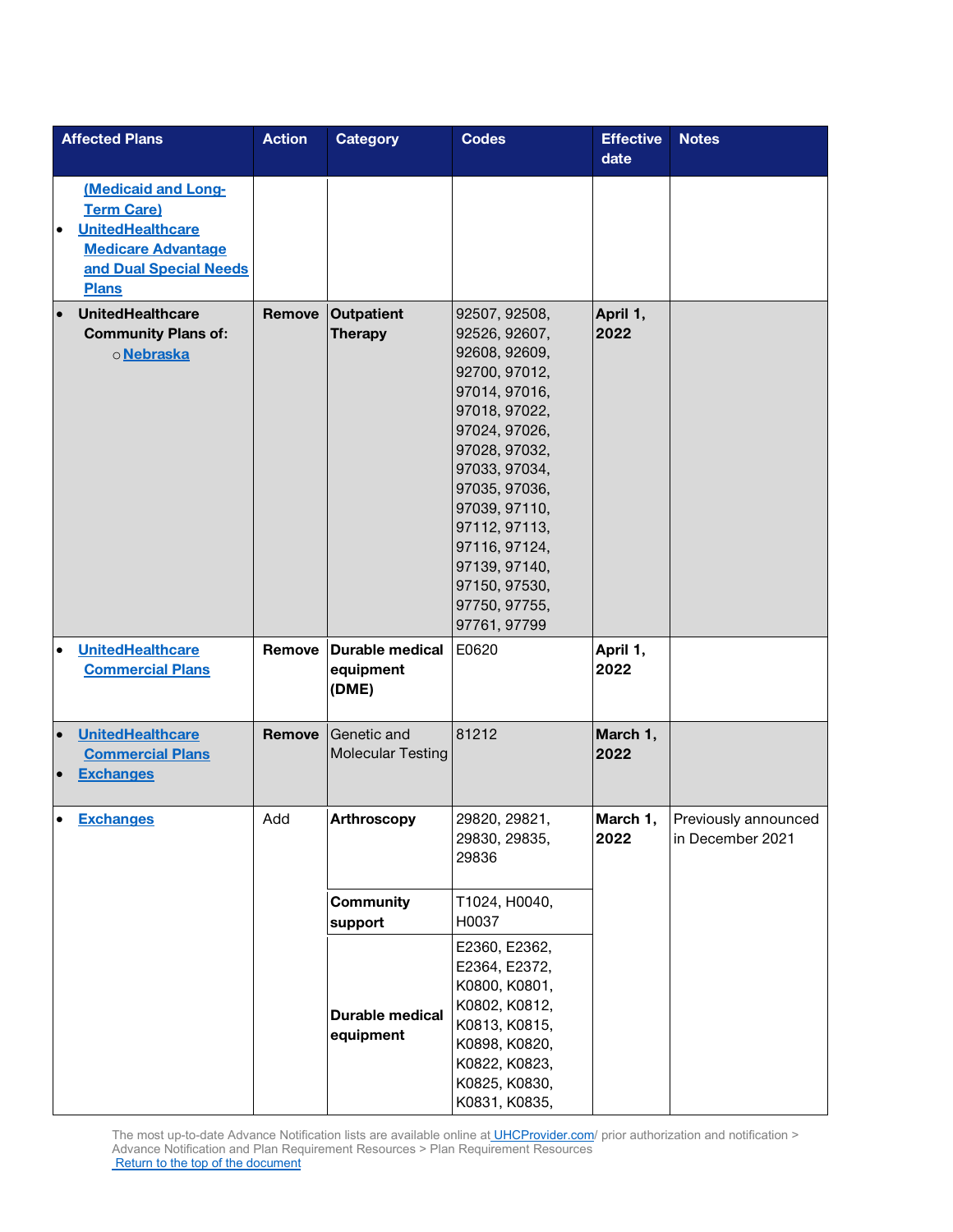| <b>Affected Plans</b>                                                                                         | <b>Action</b> | <b>Category</b>                                     | <b>Codes</b>                                                                               | <b>Effective</b><br>date | <b>Notes</b>                                                                                  |
|---------------------------------------------------------------------------------------------------------------|---------------|-----------------------------------------------------|--------------------------------------------------------------------------------------------|--------------------------|-----------------------------------------------------------------------------------------------|
|                                                                                                               |               | <b>Hearing Aids</b><br>and Services                 | K0837<br>V5252, V5253,<br>V5298, V5299                                                     |                          |                                                                                               |
|                                                                                                               |               | <b>Home Health</b><br><b>Service</b>                | T1001, T1004,<br>S9122                                                                     |                          |                                                                                               |
|                                                                                                               |               | Infertility/<br>Infertility with<br>DX              | 58760, 89260,<br>89261, S4027,<br>S4040, S4042,<br>S4017, S4018,<br>S4020, S4021,<br>58770 |                          |                                                                                               |
|                                                                                                               |               | <b>Medical</b><br>injectables                       | S0122, S0126,<br>S0128, S0132                                                              |                          |                                                                                               |
|                                                                                                               |               | <b>Medicine</b><br>services and<br>procedures       | 96130, 96131,<br>96136, 96137,<br>96138, 96139                                             |                          |                                                                                               |
|                                                                                                               |               | Pain<br><b>Management</b>                           | 11981                                                                                      |                          |                                                                                               |
|                                                                                                               |               | <b>Potentially</b><br><b>Cosmetic</b>               | 19300, 15847                                                                               |                          |                                                                                               |
|                                                                                                               |               | <b>Private Duty</b><br><b>Nursing</b>               | T1000, T1002,<br>T1003                                                                     |                          |                                                                                               |
| <b>UnitedHealthcare</b><br>$\bullet$<br><b>Community Plans of:</b>                                            | Remove        | <b>Proton Beam</b><br><b>Therapy</b>                | 77520, 77522,<br>77523, 77525                                                              | Jan. 1,<br>2022          |                                                                                               |
| o Nebraska                                                                                                    |               | <b>Outpatient</b><br><b>Therapy</b>                 | 92605, 92606,<br>97127, G0129,<br>S8990;                                                   |                          |                                                                                               |
|                                                                                                               |               | <b>Transplants</b>                                  | S2060, S2061                                                                               |                          |                                                                                               |
|                                                                                                               |               | <b>Durable Medical</b><br><b>Equipment</b><br>(DME) | E0277, E1130                                                                               |                          |                                                                                               |
|                                                                                                               |               | <b>VAD</b>                                          | 33927, 33928,<br>33929, Q0507,<br>Q0508                                                    |                          |                                                                                               |
| <b>UnitedHealthcare</b><br><b>Community Plans</b><br>(Medicaid, CHIP, long-term<br>care and Medicare-Medicaid | Add           | <b>Prostate</b><br><b>Procedures</b>                | 37243, 52441,<br>52442, 53850,<br>53852, 55866,<br>55873, 55874                            | April 1,<br>2022         | Previously announced<br>Jan. 1, 2022, Code by<br>state information is<br>available in Network |
| Plans (MMP)) in certain<br>states)                                                                            |               | <b>Spine Surgery</b>                                | 22510, 22511,<br>22512, 22513,                                                             |                          | <b>News</b>                                                                                   |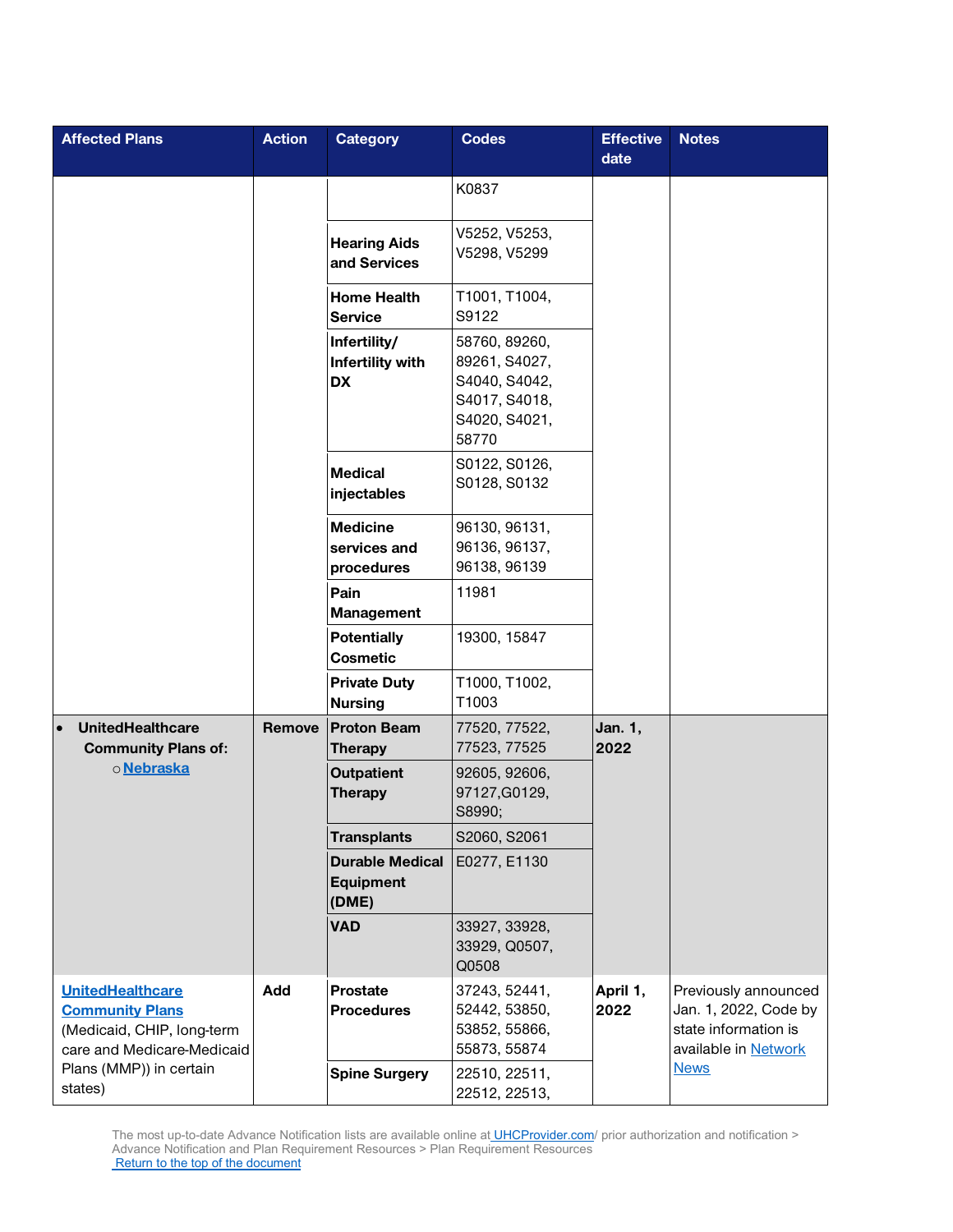|                                     | <b>Affected Plans</b>                                                                                                                                                                                                                 | <b>Action</b>             | <b>Category</b>                                        | <b>Codes</b>                                                                                                                                                                    | <b>Effective</b><br>date | <b>Notes</b>                      |
|-------------------------------------|---------------------------------------------------------------------------------------------------------------------------------------------------------------------------------------------------------------------------------------|---------------------------|--------------------------------------------------------|---------------------------------------------------------------------------------------------------------------------------------------------------------------------------------|--------------------------|-----------------------------------|
|                                     |                                                                                                                                                                                                                                       |                           | Cardiovascular<br><b>Cosmetic</b><br><b>Procedures</b> | 22514, 22515<br>93580<br>15877, 15878,<br>15879                                                                                                                                 |                          |                                   |
| $\bullet$                           | <b>UnitedHealthcare</b><br><b>Community Plans of:</b><br>o Tennessee                                                                                                                                                                  | <b>Remove</b>             | <b>Sterilization</b>                                   | 58671                                                                                                                                                                           | Oct. 1,<br>2018          |                                   |
| $\bullet$                           | <b>UnitedHealthcare</b><br><b>Community Plans of:</b><br>o Minnesota                                                                                                                                                                  | Remove                    | Chiropractic                                           | 98940, 98941,<br>98942, 97810,<br>97811, 97813,<br>97814                                                                                                                        | Jan. 1,<br>2022          |                                   |
|                                     |                                                                                                                                                                                                                                       |                           | Chiropractic/X-<br>Ray                                 | 72020, 72050,<br>72070, 72074,<br>72081, 72083,<br>72100, 72114,<br>72170, 72200,<br>72220, 72040,<br>72052, 72072,<br>72080, 72082,<br>72084, 72110,<br>72120, 72190,<br>72202 |                          |                                   |
| $\bullet$                           | <b>UnitedHealthcare</b><br><b>Community Plans of:</b><br>o Minnesota                                                                                                                                                                  | <b>Add</b>                | Chemotherapy                                           | Q2049, J9199,<br>J9318, J9319,<br>J1448, J9021,<br>J9061, J9272                                                                                                                 | May 1,<br>2022           |                                   |
| $\bullet$                           | <b>UnitedHealthcare</b><br><b>Community Plans of:</b><br>o <mark>Louisana</mark>                                                                                                                                                      | Add                       | <b>Skin</b><br><b>Subsitutes/DME</b>                   | Q4101, Q4106,<br>Q4121, Q4154,<br>Q4160, Q4186,<br>Q4195, Q4196                                                                                                                 | March 1,<br>2022         | Previously announced<br>Dec. 2022 |
| $\bullet$<br>$\bullet$<br>$\bullet$ | <b>UnitedHealthcare</b><br><b>Commercial Plans</b><br><b>UnitedHealthcare</b><br><b>Community Plans</b><br>(Medicaid and Long-<br><b>Term Care)</b><br><b>UnitedHealthcare</b><br><b>Medicare Advantage</b><br>and Dual Special Needs | Add/<br>Remove/<br>Update | Injectable<br>Medications                              | <b>Medical benefit</b><br>specialty drug<br>update bulletin                                                                                                                     |                          |                                   |
|                                     | <b>Plans</b>                                                                                                                                                                                                                          |                           |                                                        |                                                                                                                                                                                 |                          |                                   |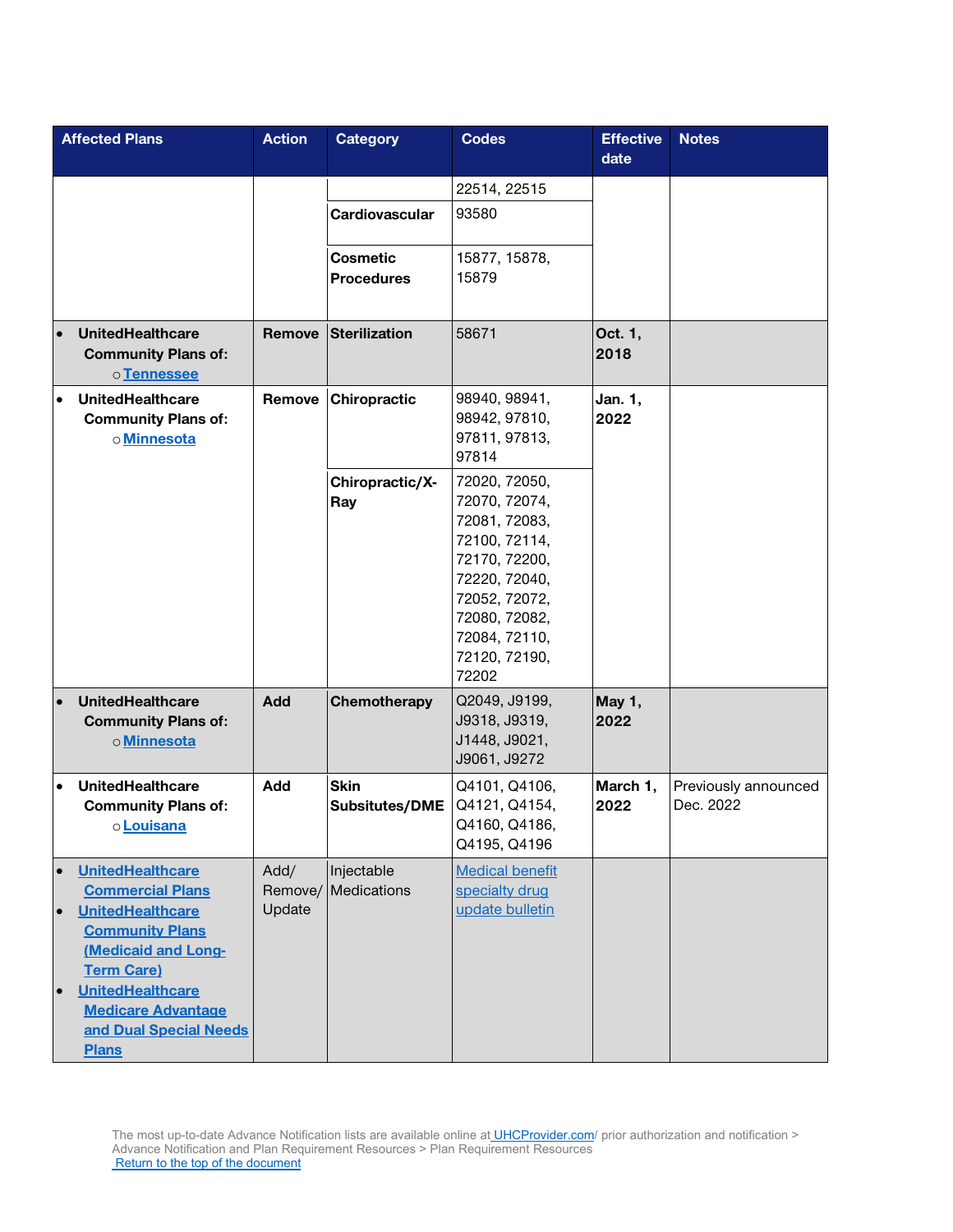| <b>Announcement Date: Feb. 1, 2022</b>                                                            |               |                                     |                                                                                                                                                                                                                           |                          |                                                                                                             |
|---------------------------------------------------------------------------------------------------|---------------|-------------------------------------|---------------------------------------------------------------------------------------------------------------------------------------------------------------------------------------------------------------------------|--------------------------|-------------------------------------------------------------------------------------------------------------|
| plan requirements):                                                                               |               |                                     |                                                                                                                                                                                                                           |                          | This month's published changes affect the following plans (click the hyperlinks in the chart to see current |
| <b>UnitedHealthcare Commercial Plans</b>                                                          |               |                                     |                                                                                                                                                                                                                           |                          |                                                                                                             |
| <b>UnitedHealthcare Community Plans (Medicaid and Long-Term Care)</b>                             |               |                                     |                                                                                                                                                                                                                           |                          |                                                                                                             |
| UnitedHealthcare Medicare Advantage and Dual Special Needs Plans                                  |               |                                     |                                                                                                                                                                                                                           |                          |                                                                                                             |
| <b>Affected Plans</b>                                                                             | <b>Action</b> | <b>Category</b>                     | <b>Codes</b>                                                                                                                                                                                                              | <b>Effective</b><br>date | <b>Notes</b>                                                                                                |
| <b>UnitedHealthcare Community</b><br>Plans of:<br><b>Nebraska</b><br>$\bullet$<br><b>New York</b> | Remove        | <b>Outpatient</b><br><b>Therapy</b> | 92521, 92522,<br>92523, 92524,<br>92610, 92611,<br>97161, 97162,<br>97163, 97164,<br>97165, 97166,<br>97167, 97168,<br>G0129, S8990,<br>S9152                                                                             | Feb 1,<br>2022           | Effective Feb. 1, 2022<br>prior authorization will<br>not be required for these<br>codes.                   |
| <b>UnitedHealthcare Community</b><br>Plans of:<br><b>North Carolina</b>                           | Add           | <b>Home Health</b><br>Care          | G0159, G0160,<br>G2168, G2169,<br>G0151, G0152,<br>G0153, G0157,<br>G0158, G0161,<br>G2168, S9128,<br>S9129, S9131                                                                                                        | March 1,<br>2022         |                                                                                                             |
|                                                                                                   |               | Arthroplasty                        | 97014                                                                                                                                                                                                                     |                          |                                                                                                             |
| <b>UnitedHealthcare Community</b><br>Plans of:<br><b>Virginia</b>                                 | Add           | Chemotherapy J0640, J0641,          | J9000, J9015,<br>J9017, J9019,<br>J9020, J9025,<br>J9027, J9032,<br>J9033, J9033,<br>J9034, J9035,<br>J9039, J9040,<br>J9041, J9042,<br>J9043, J9045,<br>J9047, J9050,<br>J9055, J9060,<br>J9065, J9070,<br>J9098, J9100, | May 1,<br>2022           |                                                                                                             |

#### The most up-to-date Advance Notification lists are available online at **UHCProvider.com**/ prior authorization and notification > Advance Notification and Plan Requirement Resources > Plan Requirement Resources

[Return to the top of the document](#page-0-0)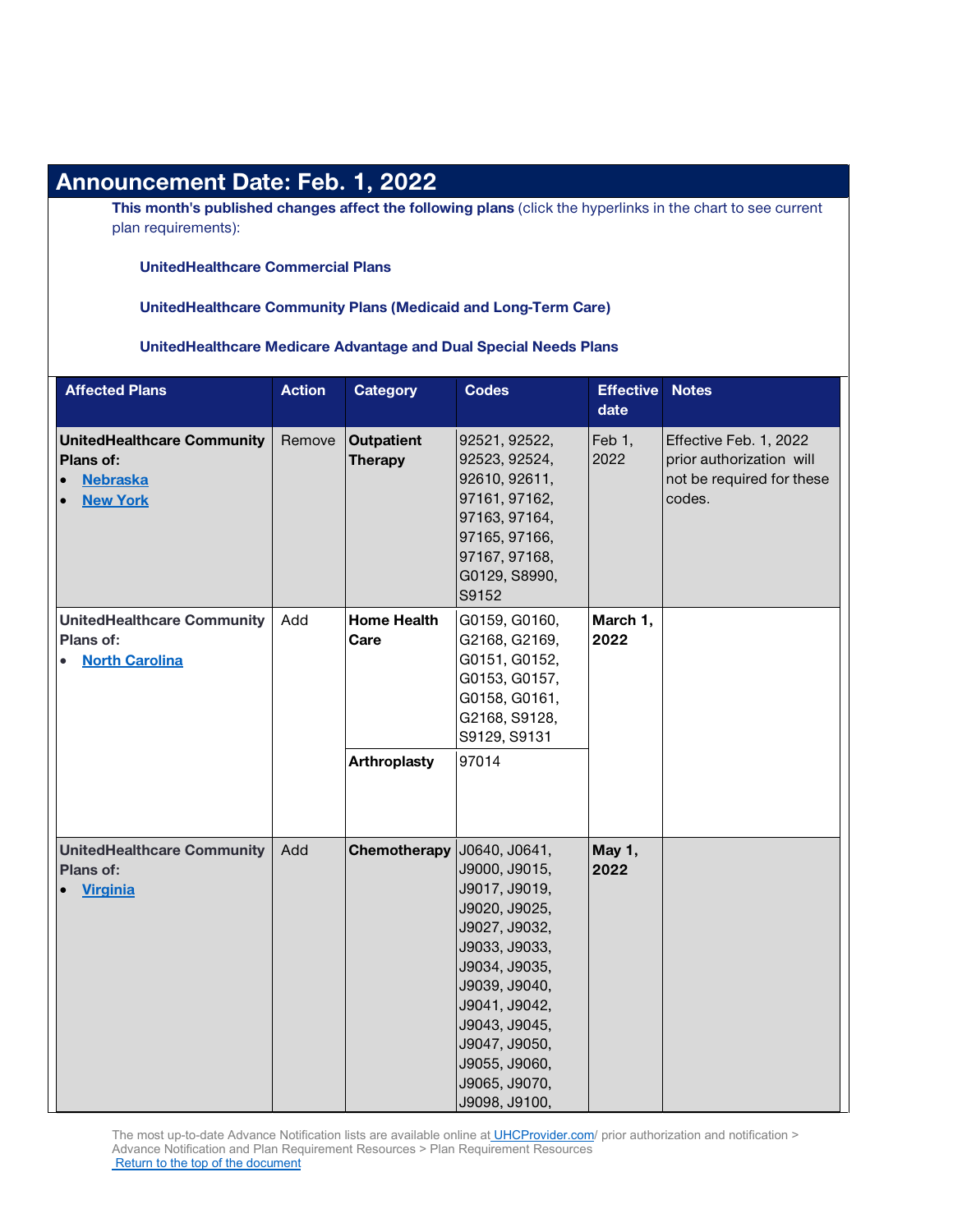|  | J9120, J9130,                  |  |
|--|--------------------------------|--|
|  | J9145, J9150,                  |  |
|  | J9151, J9155,                  |  |
|  | J9160, J9165,                  |  |
|  | J9171, J9175,                  |  |
|  | J9176, J9178,                  |  |
|  | J9179, J9181,                  |  |
|  | J9185, J9190,                  |  |
|  | J9200, J9201,                  |  |
|  | J9202, J9205,                  |  |
|  | J9206, J9207,                  |  |
|  | J9208, J9209,                  |  |
|  | J9211, J9212,                  |  |
|  | J9213, J9214,                  |  |
|  | J9215, J9216,                  |  |
|  | J9217, J9218,                  |  |
|  | J9219, J9225,                  |  |
|  | J9226, J9228,                  |  |
|  | J9230, J9245,                  |  |
|  | J9250, J9260,                  |  |
|  | J9261, J9262,                  |  |
|  | J9263, J9264,                  |  |
|  | J9267, J9266,                  |  |
|  | J9268, J9270,                  |  |
|  |                                |  |
|  | J9271, J9280,<br>J9293, J9295, |  |
|  | J9299, J9301,                  |  |
|  | J9302, J9303,                  |  |
|  | J9305, J9306,                  |  |
|  | J9307, J9308,                  |  |
|  | J9320, J9325,                  |  |
|  | J9328, J9330,                  |  |
|  |                                |  |
|  | J9340, J9351,<br>J9352, J9354, |  |
|  | J9355, J9357,                  |  |
|  |                                |  |
|  | J9360, J9370,                  |  |
|  | J9371, J9390,                  |  |
|  | J9395, J9600,                  |  |
|  | J9999, J9400,                  |  |
|  | J9022, J9023,                  |  |
|  | J9203, J9285,                  |  |
|  | Q2017, Q2043,                  |  |
|  | Q2050, Q5107,                  |  |
|  | J9044, J9057,                  |  |
|  | J9153, J9173,                  |  |
|  | J9229, J9311,                  |  |
|  | J9312, J1442,                  |  |
|  | J1447, J2820,                  |  |
|  | Q5101, Q5108,                  |  |
|  | Q5110, Q5111.                  |  |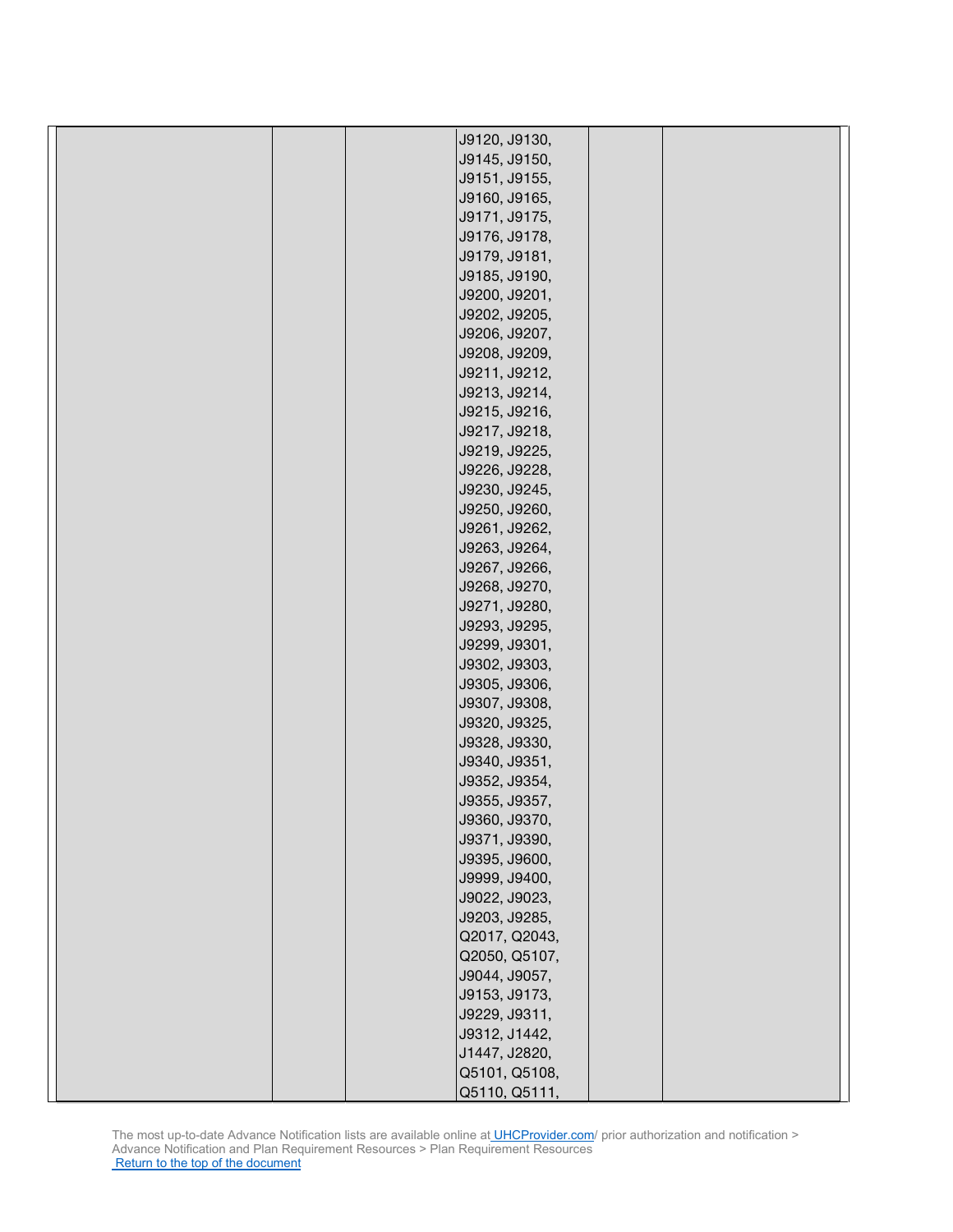|                                   |     |              | J0897, J9030,                  |        |  |
|-----------------------------------|-----|--------------|--------------------------------|--------|--|
|                                   |     |              | J9036, J9356,                  |        |  |
|                                   |     |              | Q5112, Q5113,                  |        |  |
|                                   |     |              | Q5114, Q5115,                  |        |  |
|                                   |     |              | Q5116, Q5117,                  |        |  |
|                                   |     |              | Q5118, J9118,                  |        |  |
|                                   |     |              |                                |        |  |
|                                   |     |              | J9119, J9204,                  |        |  |
|                                   |     |              | J9210, J9269,                  |        |  |
|                                   |     |              | J9313, A9513,                  |        |  |
|                                   |     |              | A9606, A9699,                  |        |  |
|                                   |     |              | J0642, A9590,                  |        |  |
|                                   |     |              | J9177, J9198,                  |        |  |
|                                   |     |              | J9358, Q5119,                  |        |  |
|                                   |     |              | Q5120, J9227,                  |        |  |
|                                   |     |              | J9317, J9144,                  |        |  |
|                                   |     |              | J9223, J9316,                  |        |  |
|                                   |     |              | J9281, Q5122,                  |        |  |
|                                   |     |              | J1950, J9348,                  |        |  |
|                                   |     |              |                                |        |  |
|                                   |     |              | J9353, Q5123,                  |        |  |
|                                   |     |              | J2506, J9021,                  |        |  |
|                                   |     |              | J9061, J9272,                  |        |  |
|                                   |     |              | J1952, Q2055                   |        |  |
|                                   |     |              |                                |        |  |
| <b>UnitedHealthcare Community</b> | Add | Chemotherapy | J0640, J0641,                  | May 1, |  |
| Plans of:                         |     |              | J9000, J9015,                  | 2022   |  |
|                                   |     |              |                                |        |  |
|                                   |     |              |                                |        |  |
| <b>Kansas</b><br>$\bullet$        |     |              | J9017, J9019,                  |        |  |
|                                   |     |              | J9020, J9025,                  |        |  |
|                                   |     |              | J9027, J9032,                  |        |  |
|                                   |     |              | J9033, J9033,                  |        |  |
|                                   |     |              | J9034, J9035,                  |        |  |
|                                   |     |              | J9039, J9040,                  |        |  |
|                                   |     |              | J9041, J9042,                  |        |  |
|                                   |     |              | J9043, J9045,                  |        |  |
|                                   |     |              | J9047, J9050,                  |        |  |
|                                   |     |              | J9055, J9060,                  |        |  |
|                                   |     |              | J9065, J9070,                  |        |  |
|                                   |     |              | J9098, J9100,                  |        |  |
|                                   |     |              |                                |        |  |
|                                   |     |              | J9120, J9130,                  |        |  |
|                                   |     |              | J9145, J9150,                  |        |  |
|                                   |     |              | J9151, J9155,                  |        |  |
|                                   |     |              | J9160, J9165,                  |        |  |
|                                   |     |              | J9171, J9176,                  |        |  |
|                                   |     |              | J9178, J9179,                  |        |  |
|                                   |     |              | J9181, J9185,                  |        |  |
|                                   |     |              | J9190, J9200,                  |        |  |
|                                   |     |              | J9201, J9202,                  |        |  |
|                                   |     |              | J9205, J9206,                  |        |  |
|                                   |     |              | J9207, J9208,                  |        |  |
|                                   |     |              | J9209, J9211,<br>J9212, J9213, |        |  |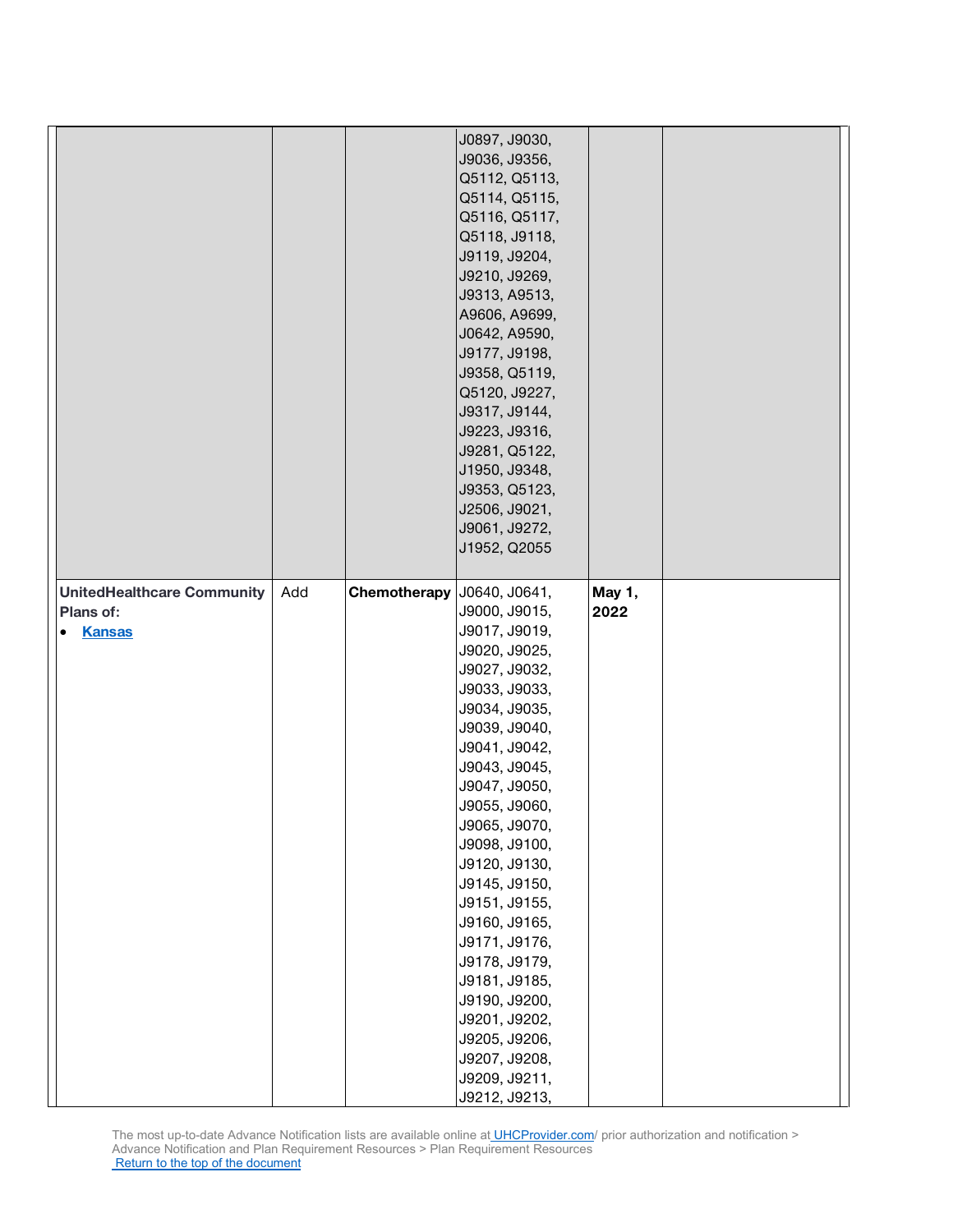|  | J9214, J9215,                  |  |
|--|--------------------------------|--|
|  | J9216, J9217,                  |  |
|  | J9218, J9219,                  |  |
|  | J9225, J9226,                  |  |
|  | J9228, J9230,                  |  |
|  | J9245, J9250,                  |  |
|  | J9260, J9261,                  |  |
|  | J9262, J9263,                  |  |
|  | J9264, J9267,                  |  |
|  | J9266, J9268,                  |  |
|  | J9270, J9271,                  |  |
|  | J9280, J9293,                  |  |
|  | J9295, J9299,                  |  |
|  | J9301, J9302,                  |  |
|  | J9303, J9305,                  |  |
|  |                                |  |
|  | J9306, J9307,<br>J9308, J9325, |  |
|  |                                |  |
|  | J9328, J9330,                  |  |
|  | J9340, J9351,                  |  |
|  | J9352, J9354,                  |  |
|  | J9355, J9357,                  |  |
|  | J9360, J9370,                  |  |
|  | J9371, J9390,                  |  |
|  | J9395, J9600,                  |  |
|  | J9999, J9400,                  |  |
|  | J9022, J9023,                  |  |
|  | J9203, J9285,                  |  |
|  | Q2017, Q2043,                  |  |
|  | Q2050, Q5107,                  |  |
|  | J9044, J9057,                  |  |
|  | J9153, J9173,                  |  |
|  | J9229, J9311,                  |  |
|  | J9312, J1442,                  |  |
|  | J1447, J2820,                  |  |
|  | Q5101, Q5108,                  |  |
|  | Q5110, Q5111,                  |  |
|  | J0897, J9030,                  |  |
|  | J9036, J9356,                  |  |
|  | Q5113, Q5114,                  |  |
|  | Q5115, Q5116,                  |  |
|  | Q5117, Q5118,                  |  |
|  | J9118, J9119,                  |  |
|  | J9204, J9210,                  |  |
|  | J9269, J9313,                  |  |
|  | A9606, A9699,                  |  |
|  | J0642, J9177,                  |  |
|  | J9198, J9246,                  |  |
|  | J9358, Q5119,                  |  |
|  | Q5120, J9227,                  |  |
|  | J9304, J9317,                  |  |
|  |                                |  |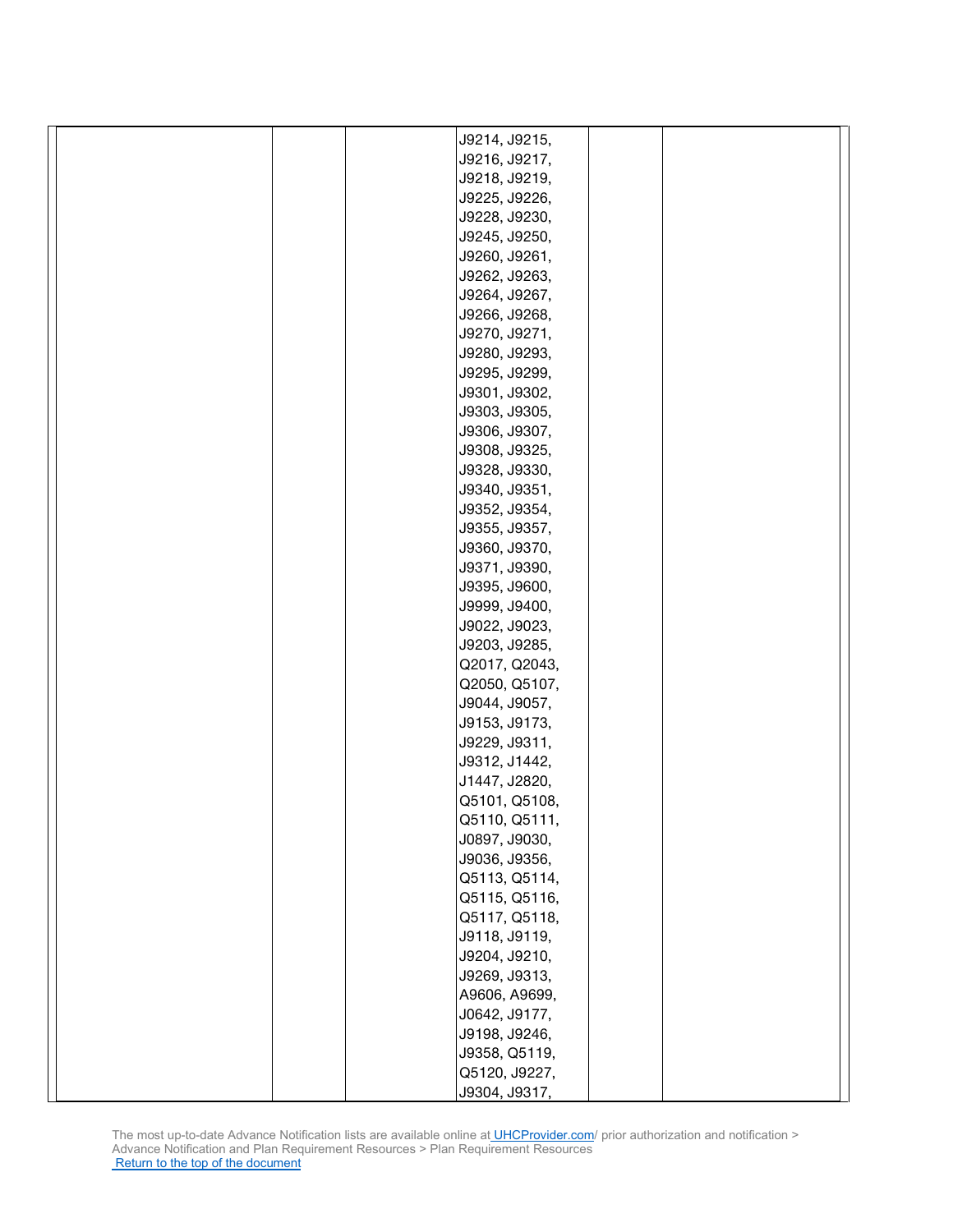|                                      |        |                     | J9144, J9223,<br>J9316, J9281, |  |
|--------------------------------------|--------|---------------------|--------------------------------|--|
|                                      |        |                     | Q5122, J1950,                  |  |
|                                      |        |                     | J9037, J9309,                  |  |
|                                      |        |                     | J9349, J9348,                  |  |
|                                      |        |                     | J9353, Q5123,                  |  |
|                                      |        |                     | J9247, J9318,                  |  |
|                                      |        |                     | J9319, J1448,                  |  |
|                                      |        |                     | J2506, J9021,                  |  |
|                                      |        |                     | J9061, J9272,                  |  |
|                                      |        |                     | J1952, Q2055                   |  |
| <b>UnitedHealthcare</b><br>$\bullet$ | Add/   | Injectable          | <b>Medical benefit</b>         |  |
| <b>Commercial Plans</b>              |        | Remove/ Medications | specialty drug                 |  |
| <b>UnitedHealthcare</b><br>$\bullet$ | Update |                     | update bulletin                |  |
| <b>Community Plans</b>               |        |                     |                                |  |
| <b>(Medicaid and Long-Term</b>       |        |                     |                                |  |
| Care)                                |        |                     |                                |  |
| <b>UnitedHealthcare</b><br>$\bullet$ |        |                     |                                |  |
| <b>Medicare Advantage and</b>        |        |                     |                                |  |
| <b>Dual Special Needs Plans</b>      |        |                     |                                |  |
|                                      |        |                     |                                |  |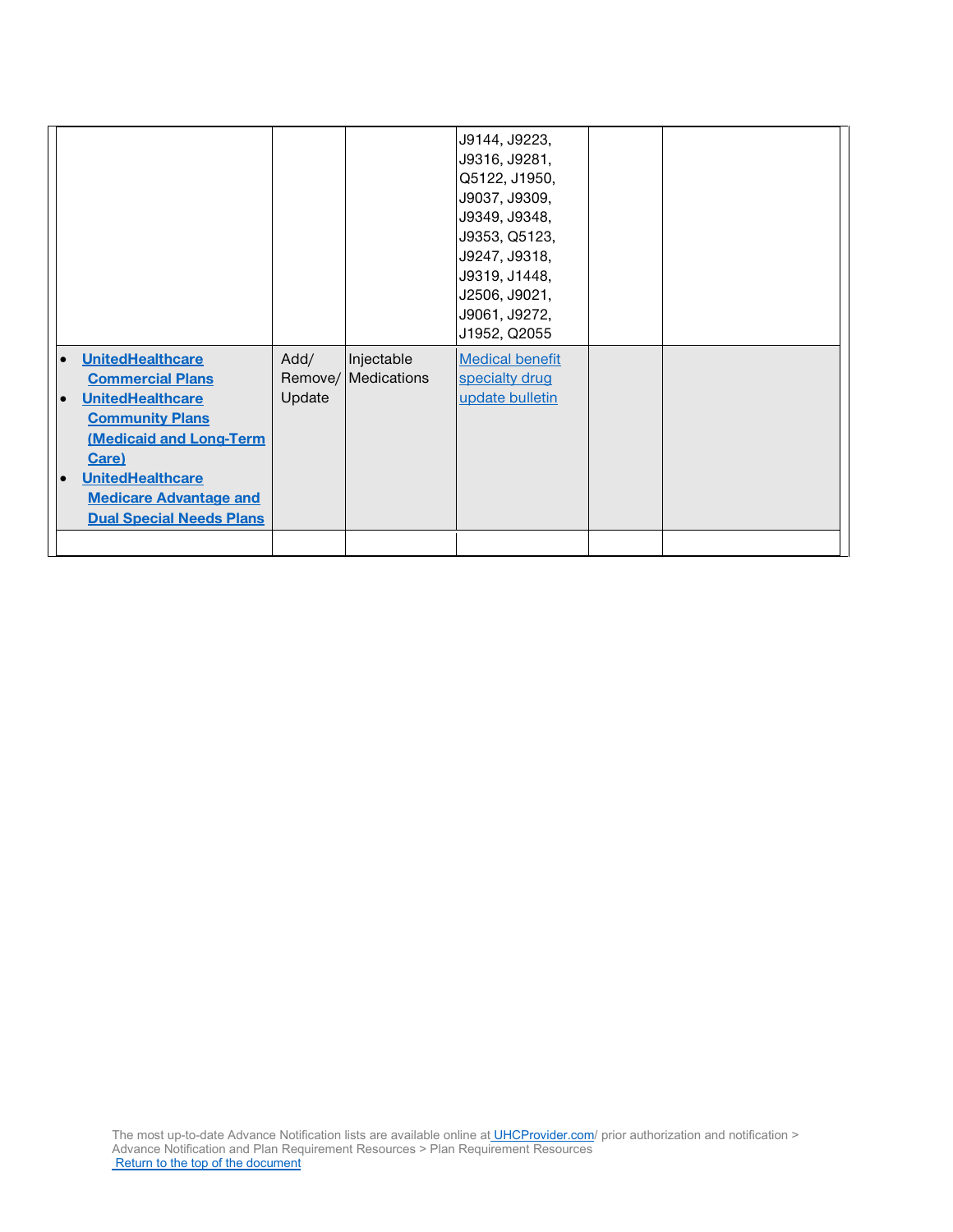## **Announcement Date: Jan. 1, 2022**

**This month's published changes affect the following plans** (click the hyperlinks in the chart to see current plan requirements):

**UnitedHealthcare Commercial Plans**

**UnitedHealthcare Community Plans (Medicaid and Long-Term Care)**

**UnitedHealthcare Medicare Advantage and Dual Special Needs Plans**

| <b>Affected Plans</b>                                                                                                                                                                                                                                                                                                                                                                                | <b>Action</b> | <b>Category</b>                                    | <b>Codes</b>                                                                                                                                                                                                                              | <b>Effective</b><br>date | <b>Notes</b>                                                                                                                                    |
|------------------------------------------------------------------------------------------------------------------------------------------------------------------------------------------------------------------------------------------------------------------------------------------------------------------------------------------------------------------------------------------------------|---------------|----------------------------------------------------|-------------------------------------------------------------------------------------------------------------------------------------------------------------------------------------------------------------------------------------------|--------------------------|-------------------------------------------------------------------------------------------------------------------------------------------------|
| <b>UnitedHealthcare Community</b><br><b>Plans of:</b><br><b>Indiana</b><br>$\bullet$                                                                                                                                                                                                                                                                                                                 | Add           | Injectable<br><b>Medications</b>                   | J2796, Q5122,<br>J2354, Q5123,<br>J2353, J2502,<br>J1930, J9226,<br>J3315, J3316,<br>J1823, J9225                                                                                                                                         | April 1,<br>2022         |                                                                                                                                                 |
| <b>UnitedHealthcare Community</b><br>Plans of:<br><b>New York</b>                                                                                                                                                                                                                                                                                                                                    | Update        | Cancer<br><b>Supportive</b><br>Care                | J2469                                                                                                                                                                                                                                     | N/A                      | Previously announced as<br>prior authorization<br>required, the requirement<br>has been updated. No<br>prior authorization will be<br>required. |
| <b>Exchange Plans of:</b><br>Alabama<br>$\bullet$<br>Arizona<br><b>Florida</b><br>$\bullet$<br>Georgia<br>$\bullet$<br><b>Illinois</b><br>$\bullet$<br>Louisiana<br>$\bullet$<br><b>Maryland</b><br>$\bullet$<br>Michigan<br>$\bullet$<br><b>North Carolina</b><br>$\bullet$<br><b>Oklahoma</b><br>$\bullet$<br><b>Tennessee</b><br><b>Texas</b><br>Virginia<br>$\bullet$<br>Washington<br>$\bullet$ | Add           | Chemotherapy<br><b>Radiation</b><br><b>Therapy</b> | 77014, 77331,<br>77370, 77373,<br>77387, 77399,<br>77470, 77401,<br>77402, 77407,<br>77412, 79445,<br>G6001, G6002,<br>G6003, G6004,<br>G6005, G6006,<br>G6007, G6008,<br>G6009, G6010,<br>G6011, G6012,<br>G6013, G6014,<br>G6017, S2095 | April 1,<br>2022         |                                                                                                                                                 |
| <b>UnitedHealthcare Community</b><br><b>Plans</b><br>(Medicaid, CHIP, long-term<br>care and Medicare-Medicaid                                                                                                                                                                                                                                                                                        | Add           | <b>Prostate</b><br><b>Procedures</b>               | 37243, 52441,<br>52442, 53850,<br>53852, 55866,<br>55873, 55874                                                                                                                                                                           | April 1,<br>2022         | Code by state information<br>is available in Network<br><b>News</b>                                                                             |

The most up-to-date Advance Notification lists are available online at [UHCProvider.com/](https://www.uhcprovider.com/) prior authorization and notification > Advance Notification and Plan Requirement Resources > Plan Requirement Resources [Return to the top of the document](#page-0-0)